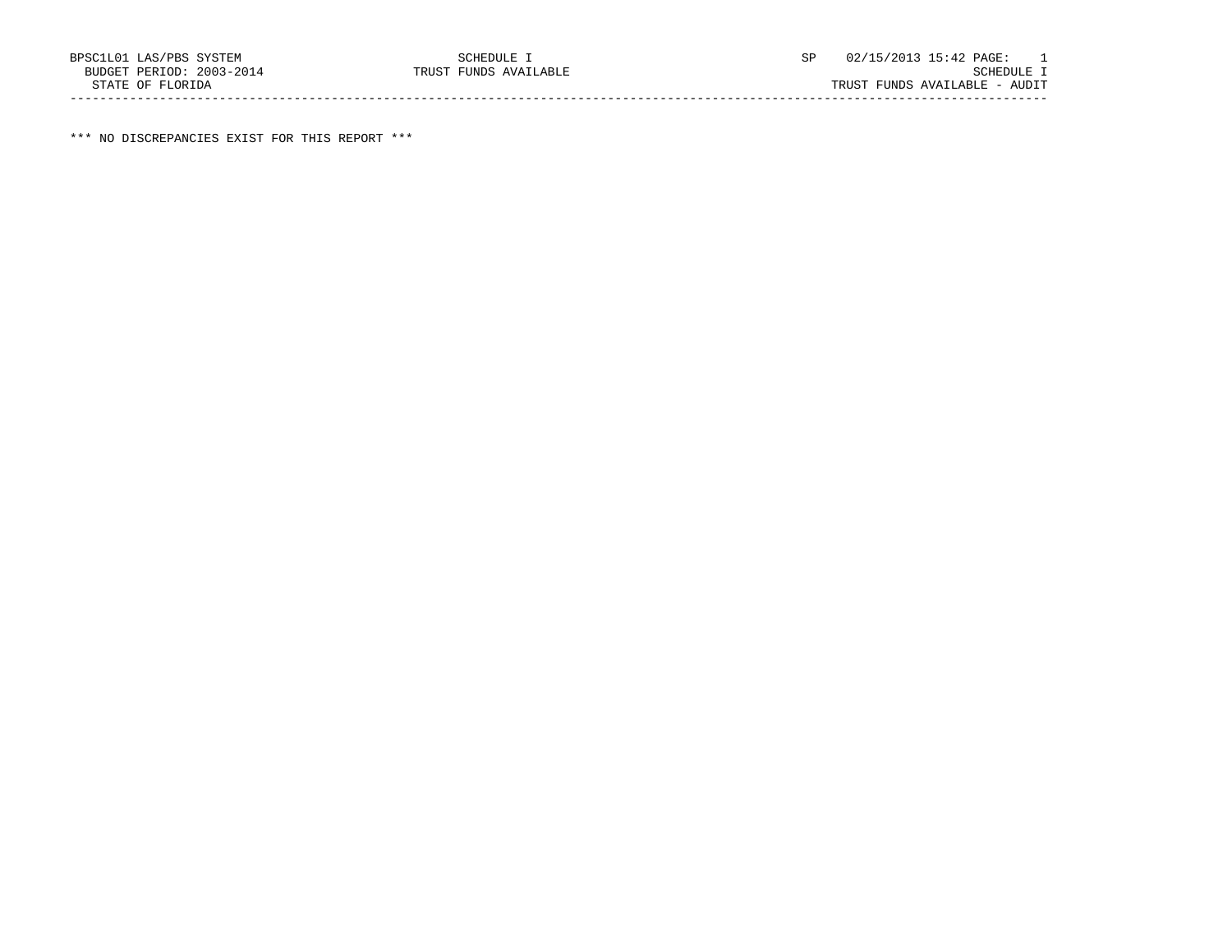| $\cap$ $\cap$ $\Gamma$ .<br>FIN REQ<br>AGY AMD REQ<br>AGY<br>$\sim$<br>FY 2013-14<br>FV 2013-14 |  |
|-------------------------------------------------------------------------------------------------|--|
| ---------- -------------                                                                        |  |

# AGRIC/CONSUMER SVCS/COMMR 42000000

FUND: DIV OF LICENSING TF 2163

|                                                                                                                                                                                                                                                                                                                                                                                                                       | REVENUE CAP SVC AUTH MATCHING %<br>CODE                                                                                                  | $CHG$ $\frac{1}{6}$                                                                                                                                                                                                         | ST I/C LOC I/C                                                                       | CFDA<br>NO. |                                                                                                                                                                                                                                                                                        |                                                     |
|-----------------------------------------------------------------------------------------------------------------------------------------------------------------------------------------------------------------------------------------------------------------------------------------------------------------------------------------------------------------------------------------------------------------------|------------------------------------------------------------------------------------------------------------------------------------------|-----------------------------------------------------------------------------------------------------------------------------------------------------------------------------------------------------------------------------|--------------------------------------------------------------------------------------|-------------|----------------------------------------------------------------------------------------------------------------------------------------------------------------------------------------------------------------------------------------------------------------------------------------|-----------------------------------------------------|
| 01 PRIV INVEST SECURITY 000200 YES 4.0<br>02 CONCEALED WEAPONS<br>03 INTEREST ON INVESTMENTS 000502 NO 4.0<br>04 ADMINISTRATIVE FINES<br>05 REFUNDS<br>06 PRIVATE INV / SEC FEES<br>07 CONCEALED WEAPONS-FEES<br>08 LICENSING LATE FEES<br>09 PENALTIES<br>12 TRANSFER FROM FGTF-LOAN 001500 NO 0.0<br>13 12-13 CW FEE INCREASE<br>14 12-13 CW PERMIT INCR 000200 YES 4.0<br>15 12-13 TENANT BROKER INC 004001 NO 4.0 | 000200 YES 4.0<br>001200 NO 4.0<br>001800 NO 4.0<br>000100 YES 4.0<br>000100 YES 4.0<br>001202 NO 4.0<br>001202 NO 4.0<br>000100 YES 4.0 | 4936202 0.00<br>790.06<br>0.00<br>17.57<br>0.00<br>4936118 0.00<br>215.31<br>0.00<br>4936302 0.00<br>790.06<br>0.00<br>4936113 0.00<br>4936120 0.00<br>215.31<br>0.00<br>790.06<br>0.00<br>790.06<br>0.00<br>255.25<br>0.00 | 0.00<br>0.00<br>0.00<br>0.00<br>0.00<br>0.00<br>0.00<br>0.00<br>0.00<br>0.00<br>0.00 |             | $6,100,906$ $6,100,906$<br>$0.00$ 9,040,802 9,040,802<br>1,660,876 1,660,876<br>60,000 60,000<br>$1,200$<br>2,004,284<br>2,004,284<br>2,004,284<br>$0.00$ $4,405,800$ $4,415,800$<br>$\begin{array}{cccc} 360,000 & & 360,000 \ 3,500 & & 3,500 \ 2,000,000 & & 2,000,000 \end{array}$ | 360,000<br>800,881<br>1,050,000<br>126,284          |
| TOTAL TO LINE B IN SECTION IV                                                                                                                                                                                                                                                                                                                                                                                         |                                                                                                                                          |                                                                                                                                                                                                                             |                                                                                      |             | 25,637,368 27,624,533                                                                                                                                                                                                                                                                  | ============== ==============                       |
| SECTION II: DETAIL OF NONOPERATING EXPENDITURES                                                                                                                                                                                                                                                                                                                                                                       |                                                                                                                                          | OBJECT<br>CODE                                                                                                                                                                                                              | TRANSFER<br>TO BE                                                                    | CFDA<br>NO. |                                                                                                                                                                                                                                                                                        |                                                     |
| 02 TRANSFER TO AGMIC - GITF<br>03 TRANSFER TO ADMINISTRATIVE TRUST FUND 810000<br>04 GR SERVICE CHARGE<br>05 ASSESSMENT ON INVESTMENTS<br>06 5% RESERVE<br>09 TRANSFERS TO FGFT LOAN<br>11 BUDGET AMDT EOG B0376 FY 12-13 TENANT BRK 899000<br>12 BUDGET AMDT EOG B0420 FY 12-13TENANT BRK<br>18 BUDGET AMDT EOG B0442 FY 12-13TENANT BRK 899000                                                                      |                                                                                                                                          | 810000<br>880400<br>830000<br>999000<br>810000<br>899000                                                                                                                                                                    |                                                                                      |             | $\begin{array}{cccc} 42120100 & & & 417,960 & & 417,960 \\ 42010300 & & & 903,429 & & 903,429 \\ & & 945,495 & & 945,495 \\ & & 83,346 & & 83,346 \\ & & 1,321,972 & & 1,321,972 \\ & & 2,000,000 & & 2,000,000 \end{array}$<br>-------------- ------------                            | 13,509<br>7,224<br>105,551                          |
| TOTAL TO LINE E IN SECTION IV                                                                                                                                                                                                                                                                                                                                                                                         |                                                                                                                                          |                                                                                                                                                                                                                             |                                                                                      |             |                                                                                                                                                                                                                                                                                        | 5,672,202 5,798,486<br>============================ |
| SECTION III: ADJUSTMENTS                                                                                                                                                                                                                                                                                                                                                                                              |                                                                                                                                          | OBJECT<br>CODE                                                                                                                                                                                                              |                                                                                      |             |                                                                                                                                                                                                                                                                                        |                                                     |
| 08 DEFERRED REVENUE<br>09 12-13 DEFERRED REVENUE ADJUSTMENT                                                                                                                                                                                                                                                                                                                                                           |                                                                                                                                          | 991000<br>991000                                                                                                                                                                                                            |                                                                                      |             |                                                                                                                                                                                                                                                                                        | 751,966-                                            |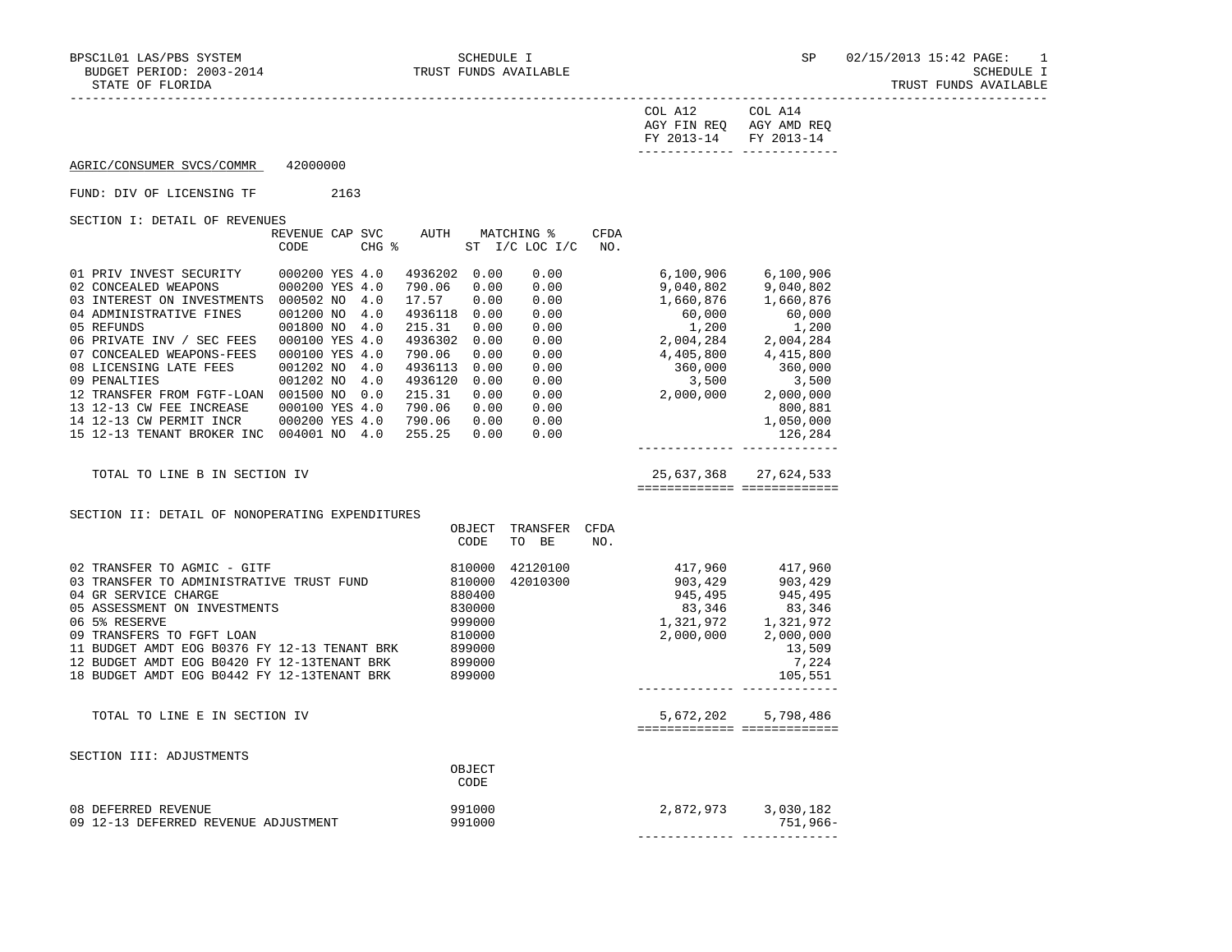| BPSC1L01 LAS/PBS SYSTEM<br>BUDGET PERIOD: 2003-2014<br>STATE OF FLORIDA                                                                                                                                                                                                                                                                                                                     | SCHEDULE I<br>TRUST FUNDS AVAILABLE           |                                          | SP                                                                                                                                                                                 | 02/15/2013 15:42 PAGE:<br>2<br>SCHEDULE I<br>TRUST FUNDS AVAILABLE |
|---------------------------------------------------------------------------------------------------------------------------------------------------------------------------------------------------------------------------------------------------------------------------------------------------------------------------------------------------------------------------------------------|-----------------------------------------------|------------------------------------------|------------------------------------------------------------------------------------------------------------------------------------------------------------------------------------|--------------------------------------------------------------------|
|                                                                                                                                                                                                                                                                                                                                                                                             |                                               | COL A12 COL A14<br>FY 2013-14 FY 2013-14 | AGY FIN REQ AGY AMD REQ<br>_______________________________                                                                                                                         |                                                                    |
| AGRIC/CONSUMER SVCS/COMMR 42000000                                                                                                                                                                                                                                                                                                                                                          |                                               |                                          |                                                                                                                                                                                    |                                                                    |
| FUND: DIV OF LICENSING TF<br>2163                                                                                                                                                                                                                                                                                                                                                           |                                               |                                          |                                                                                                                                                                                    |                                                                    |
| SECTION III: ADJUSTMENTS                                                                                                                                                                                                                                                                                                                                                                    | OBJECT<br>CODE                                |                                          |                                                                                                                                                                                    |                                                                    |
| TOTAL TO LINE H IN SECTION IV                                                                                                                                                                                                                                                                                                                                                               |                                               | ============================             | 2,872,973 2,278,216                                                                                                                                                                |                                                                    |
| SECTION IV: SUMMARY                                                                                                                                                                                                                                                                                                                                                                         |                                               |                                          |                                                                                                                                                                                    |                                                                    |
| UNRESERVED FUND BALANCE - JULY 1<br>ADD: REVENUES (FROM SECTION I)<br>TOTAL FUNDS AVAILABLE (LINE A + LINE B)<br>LESS: OPERATING EXPENDITURES<br>LESS: NONOPERATING EXPENDITURES (SECTION II)<br>LESS: FIXED CAPITAL OUTLAY (TOTAL ONLY)<br>UNRESERVED FUND BALANCE - JUNE 30 - BEFORE ADJ<br>NET ADJUSTMENTS (FROM SECTION III)<br>(H)<br>ADJUSTED UNRESERVED FUND BALANCE - JUNE 30 $(1)$ | (A)<br>(B)<br>(C)<br>(D)<br>(E)<br>(F)<br>(G) | 22,523,924<br>48,161,292                 | 22,523,924<br>25,637,368 27,624,533<br>50,148,457<br>21, 355, 505 23, 582, 075<br>5,672,202 5,798,486<br>21, 133, 585 20, 767, 896<br>2,872,973 2,278,216<br>24,006,558 23,046,112 |                                                                    |
| SCHEDULE IB: DETAIL OF UNRESERVED FUND BALANCE                                                                                                                                                                                                                                                                                                                                              | FUNDING SOURCE<br>STATE (S)<br>NONSTATE (N)   |                                          |                                                                                                                                                                                    |                                                                    |
| 02 CH. 790 CONCEALED WEAPONS LICENSES                                                                                                                                                                                                                                                                                                                                                       | S                                             |                                          | 24,006,558 23,046,112                                                                                                                                                              |                                                                    |
| ADJUSTED UNRESERVED FUND BALANCE - JUNE 30                                                                                                                                                                                                                                                                                                                                                  |                                               |                                          | 24,006,558 23,046,112                                                                                                                                                              |                                                                    |

============= =============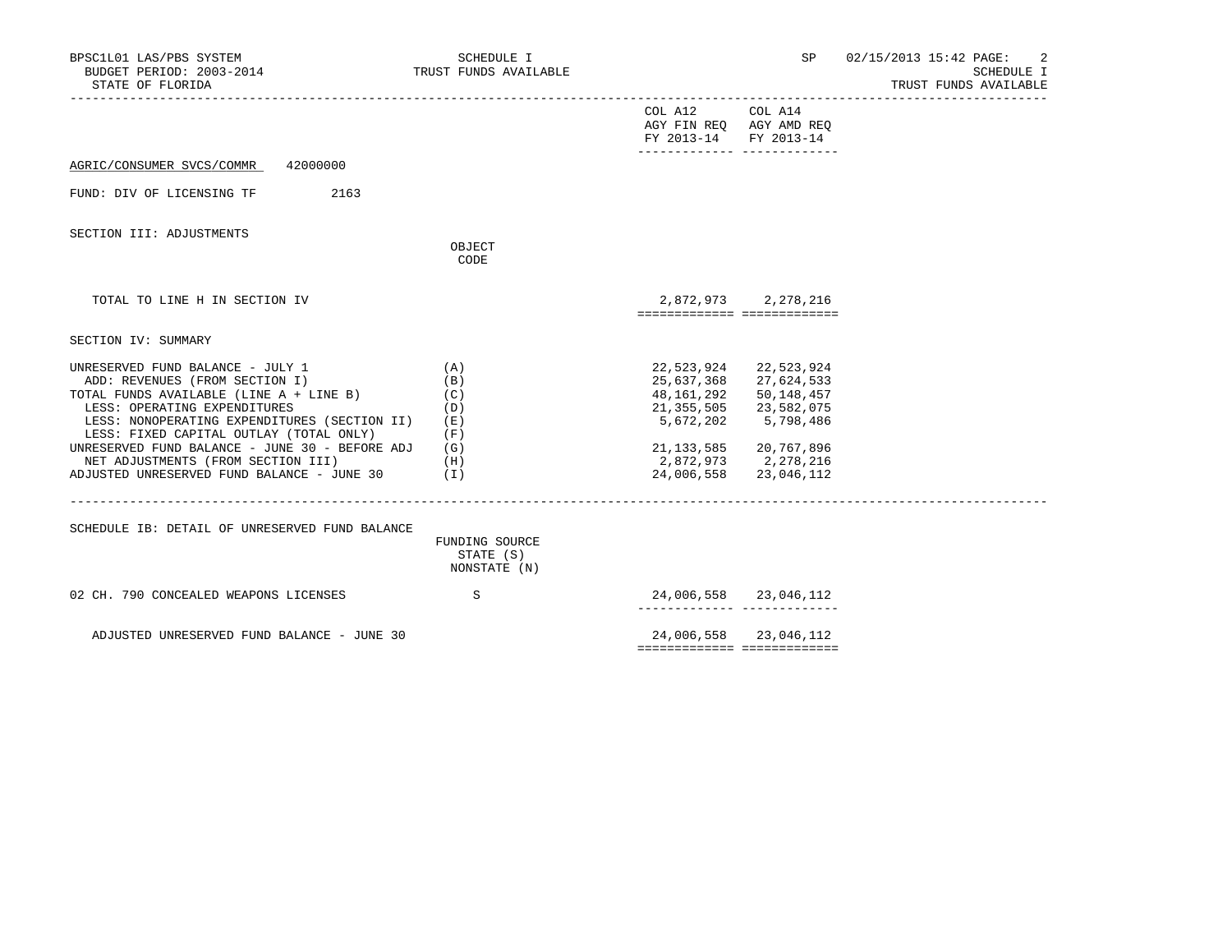| COL A12                              | COL A14     |
|--------------------------------------|-------------|
| AGY FIN REQ<br>FY 2013-14 FY 2013-14 | AGY AMD REO |
|                                      |             |

# AGRIC/CONSUMER SVCS/COMMR 42000000

### FUND: FEDERAL GRANTS TRUST FUND 2261

|                            | REVENUE CAP SVC |       | AUTH    | MATCHING %<br>CFDA |                |        |            |              |  |  |
|----------------------------|-----------------|-------|---------|--------------------|----------------|--------|------------|--------------|--|--|
|                            | CODE            | CHG % |         |                    | ST I/C LOC I/C | NO.    |            |              |  |  |
|                            |                 |       |         |                    |                |        |            |              |  |  |
| A2 ADM INTEREST ON INVESTM | 000504 NO       | 0.0   | 17.57   | 0.00               | 0.00           |        | 50,000     | 50,000       |  |  |
| A4 ADM TRF FROM DLTF LOAN  | 001500 NO       | 0.0   | 215.18  | 0.00               | 0.00           |        | 2,000,000  | 2,000,000    |  |  |
| A6 ADM TRF FROM DFS LOAN   | 001500 NO       | 0.0   | 215.18  | 0.00               | 0.00           |        | 3,000,000  | 3,000,000    |  |  |
| B1 MKT-SPECIALTY CROP      | 000700 NO       | 0.0   | 570.07  | 0.00               | 0.00           | 10.170 | 7,000,000  | 7,000,000    |  |  |
| C1 FNW-WIC FARMERS MKT     | 000700 NO       | 0.0   | 570.07  | 0.00               | 0.00           | 10.572 | 500,000    | 500,000      |  |  |
| C2 FNW-USDA FOOD DISTR     | 000700 NO       | 0.0   | 570.07  | 0.00               | 0.00           | 10.555 | 6,953,732  | 6,953,732    |  |  |
| C3 FNW-COMMODITY SALVAGE   | 003800 NO       | 0.0   | 570.07  | 0.00               | 0.00           |        | 15,000     | 15,000       |  |  |
| D1 PLT-CITRUS CANKER COOP  | 000700 NO       | 0.0   | 570.07  | 0.00               | 0.00           | 10.025 | 7,469,421  | 7,469,421    |  |  |
| D2 PLT-US GRANTS OTHER     | 000700 NO       | 0.0   | 570.07  | 0.00               | 0.00           | 10.025 | 10,397,515 | 8,957,848    |  |  |
| E1 PLT REFUNDS             | 001800 NO       | 0.0   | 570.07  | 0.00               | 0.00           | 10.025 | 310        | 310          |  |  |
| F2 ANI-US GRANTS AHMS/CSF  | 000700 NO       | 0.0   | 585.11  | 0.00               | 0.00           | 10.025 | 650,000    | 650,000      |  |  |
| F3 ANI-US GRANTS BIOSECUR  | 000700 NO       | 0.0   | 585.11  | 0.00               | 0.00           | 10.025 | 200,000    | 200,000      |  |  |
| F5 ANI-FAD/BSE/EMP/ENH PRG | 000700 NO       | 0.0   | 585.11  | 0.00               | 0.00           | 10.025 | 30,000     | 30,000       |  |  |
| F8 ANI-DOM SEC TRF DOH     | 001510 NO       | 0.0   | 585.11  | 0.00               | 0.00           | 93.069 | 200,000    | 200,000      |  |  |
| F9 ANI-AVIAN INFLUENZE     | 000700 NO       | 0.0   | 585.11  | 0.00               | 0.00           | 10.025 | 200,000    | 200,000      |  |  |
| G2 ANI-TRACEABILITY PRG    | 000700 NO       | 0.0   | 585.11  | 0.00               | 0.00           | 10.025 | 186,000    | 186,000      |  |  |
| G3 ANI-DOM SEC TRF DCA     | 001510 NO       | 0.0   | 585.11  | 0.00               | 0.00           | 97.067 | 175,000    | 175,000      |  |  |
| G5 ANI- US GRANTS OTHER    | 000700 NO       | 0.0   | 585.11  | 0.00               | 0.00           | 10.025 | 300,000    | 300,000      |  |  |
| I1 AO AOUACULTURE GRANTS   | 000700 NO       | 0.0   | 597.010 | 0.00               | 0.00           | 11.454 | 1,399,400  | 1,399,400    |  |  |
| K1 AES-CDC HOMELND SEC DOH | 001510 NO       | 0.0   | 215.31  | 0.00               | 0.00           | 93.069 | 20,000     | 20,000       |  |  |
| K3 AES-EPA CERT & TRAINING | 000700 NO       | 0.0   | 487.13  | 0.00               | 0.00           | 66.605 | 325,600    | 325,600      |  |  |
| K4 AES-GRANTS ENFORCEMENT  | 000700 NO       | 0.0   | 487.13  | 0.00               | 0.00           | 66.605 | 1,631,692  | 488,825      |  |  |
| K5 AES-12-13 ENFORC GRANTS | 000700 NO       | 0.0   | 487.13  | 0.00               | 0.00           | 66.605 |            | $1,142,867-$ |  |  |
| K6 AES-US GRANTS OTHER     | 000700 NO       | 0.0   | 487.13  | 0.00               | 0.00           | 66.605 | 31,900     | 220,847      |  |  |
| K8 AES-12-13 GRANTS OTHER  | 000700 NO       | 0.0   | 487.13  | 0.00               | 0.00           | 66.605 |            | 220,847      |  |  |
| M1 FS-FERN GRANT USDA/FDA  | 000700 NO       | 0.0   | 500.032 | 0.00               | 0.00           | 93.103 | 125,000    | 125,000      |  |  |
| M3 FS-PESTICIDE DATA PROGR | 000700 NO       | 0.0   | 500.032 | 0.00               | 0.00           | 10.163 | 1,300,000  | 1,300,000    |  |  |
| M4 FS-MICROBIOLOGICAL      | 000700 NO       | 0.0   | 500.032 | 0.00               | 0.00           | 10.163 | 480,000    | 480,000      |  |  |
| M7 FS-FDA FOOD LAB FERN    | 000700 NO       | 0.0   | 500.032 | 0.00               | 0.00           | 10.163 | 520,000    | 520,000      |  |  |
| M8 FS-HOMELAND SEC DOH     | 001510 NO       | 0.0   | 570.07  | 0.00               | 0.00           | 93.069 | 190,000    | 190,000      |  |  |
| M9 FS-REFUNDS              | 001800 NO       | 0.0   | 215.31  | 0.00               | 0.00           | 10.163 | 250        | 250          |  |  |
| N1 FS-TRF FROM DCA HOM SEC | 001510 NO       | 0.0   | 570.07  | 0.00               | 0.00           | 97.067 | 35,000     | 35,000       |  |  |
| N2 FS-PROT RAPID RESPONSE  | 000700 NO       | 0.0   | 570.07  | 0.00               | 0.00           | 93.103 | 500,000    | 500,000      |  |  |
| N4 FS-SECURITY TASK FORCE  | 000700 NO       | 0.0   | 570.07  | 0.00               | 0.00           | 10.163 | 2,500      | 2,500        |  |  |
| N6 FS-CHEMICAL RESIDUE LAB | 000700 NO       | 0.0   | 570.07  | 0.00               | 0.00           | 93.103 | 568,616    | 568,616      |  |  |
| N8 FS-US GRANTS OTHER      | 000700 NO       | 0.0   | 570.07  | 0.00               | 0.00           | 10.163 | 670,000    |              |  |  |
| 02 FOR-USFS HAZARD MITIGAT | 000700 NO       | 0.0   | 589.04  | 0.00               | 0.00           | 10.664 | 561,700    | 561,700      |  |  |
| 03 FOR-URBAN FORESTRY ASSI | 000700 NO       | 0.0   | 589.04  | 0.00               | 0.00           | 10.664 | 630,000    | 630,000      |  |  |
| 05 FOR-STEWARDSHIP PROGRAM | 000700 NO       | 0.0   | 589.04  | 0.00               | 0.00           | 10.664 | 430,000    | 430,000      |  |  |
| 07 FOR-SOUTHERN PINE BEETL | 000700 NO       | 0.0   | 570.07  | 0.00               | 0.00           | 10.664 | 700,000    | 700,000      |  |  |
| 09 FOR-US GRANTS OTHER     | 000700 NO       | 0.0   | 589.04  | 0.00               | 0.00           | 10.664 | 1,300,000  | 1,300,000    |  |  |
| P1 FOR-USFS PREPAREDNESS   | 000700 NO       | 0.0   | 589.04  | 0.00               | 0.00           | 10.664 | 581,360    | 581,360      |  |  |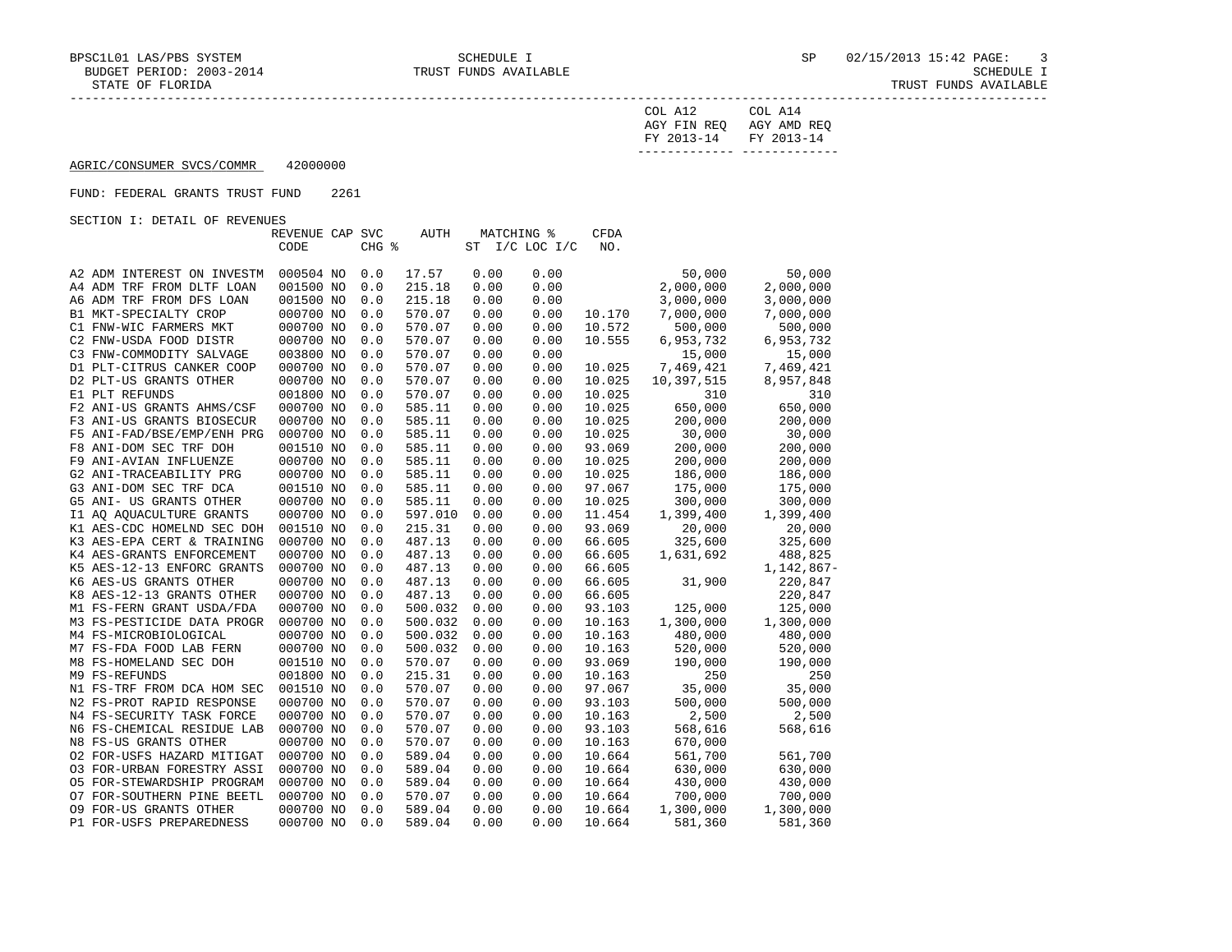| COL A12               | COL A14     |
|-----------------------|-------------|
| AGY FIN REO           | AGY AMD REO |
| FY 2013-14 FY 2013-14 |             |
| __________            |             |

# AGRIC/CONSUMER SVCS/COMMR 42000000

### FUND: FEDERAL GRANTS TRUST FUND 2261

SECTION I: DETAIL OF REVENUES

| REVENUE CAP                | CODE      | SVC.<br>CHG % | AUTH    | MATCHING %<br>ST | $I/C$ LOC $I/C$ | CFDA<br>NO. |           |           |
|----------------------------|-----------|---------------|---------|------------------|-----------------|-------------|-----------|-----------|
| P2 FOR-CONSERVATION RES PR | 000700 NO | 0.0           | 589.04  | 0.00             | 0.00            | 10.664      | 125,000   | 125,000   |
| 01 FOR-PLANT CONSERVATION  | 000700 NO | 0.0           | 570.07  | 0.00             | 0.00            | 10.664      | 180,000   | 180,000   |
| 05 FOR-US GRANTS           | 000700 NO | 0.0           | 570.07  | 0.00             | 0.00            | 10.664      | 3,345,000 | 3,345,000 |
| S1 ENERGY-SEP A7010        | 000700 NO | 0.0           | 377.703 | 0.00             | 0.00            | 81.041      | 546,412   | 546,412   |
| S7 ENERGY US GRANTS -OTHER | 000700 NO | 0.0           | 377.703 | 0.00             | 0.00            | 81.041      | 1,869,386 | 1,869,386 |
| 02 LAW-MARIJUANA ERAD      | 000700 NO | 0.0           | 570.07  | 0.00             | 0.00            | 97.067      | 500,000   | 500,000   |

 TOTAL TO LINE B IN SECTION IV 57,895,794 53,910,187 ============= =============

### SECTION II: DETAIL OF NONOPERATING EXPENDITURES

| DECITOM II: DEIAIU OF NOMOFEMAIING EAFEMPIIONED |        |          |      |           |           |
|-------------------------------------------------|--------|----------|------|-----------|-----------|
|                                                 | OBJECT | TRANSFER | CFDA |           |           |
|                                                 | CODE   | TO BE    | NO.  |           |           |
|                                                 |        |          |      |           |           |
| A1 ADMIN - ASSESSMENTS ON INVESTMENTS           | 830000 |          |      | 2,439     | 2,439     |
| A3 ADMIN - TRANSFER TO DLTF (TF LOAN)           | 899000 | 42010400 |      | 2,000,000 | 2,000,000 |
| A5 ADMIN - TRANSFER TO DFS (TF LOAN)            | 899000 |          |      | 3,000,000 | 3,000,000 |
| A6 ADMIN - REFUNDS CMIA                         | 899000 |          |      | 50,000    | 50,000    |
| D1 FS - TRANSFER TO GR (SWCAP)                  | 810000 |          |      | 8,290     | 8,290     |
| D2 FS - AGMIC TRANSFER TO GITF 2321             | 810000 | 42010300 |      | 6,891     | 6,891     |
| D3 FS - TFR ADMIN OVERHEAD ASSESSMENT           | 810000 | 42010300 |      | 124,008   | 124,008   |
| E1 AES - ADMIN OVERHEAD TRANSFERS               | 810000 | 42010300 |      | 24,939    | 24,939    |
| E2 AES - TFR TO GR (SWCAP)                      | 810000 |          |      | 3,635     | 3,635     |
| F1 FFS - ADM OVERHEAD TRANSFERS                 | 810000 | 42010300 |      | 141,760   | 141,760   |
| F2 FFS - TRANSFER TO GR SWCAP                   | 810000 |          |      | 14,687    | 14,687    |
| F2 FNW - AGMIC ASSESSMENT                       | 810000 | 42120100 |      | 75,767    | 75,767    |
| F3 FNW - ADMIN OH ASSESSMENT                    | 810000 | 42010300 |      | 24,858    | 24,858    |
| G2 ENERGY - AGMIC ASSESSMENT                    | 810000 | 42120100 |      | 48,163    | 48,163    |
| M3 MKT - TRANSFER TO GR SWCAP                   | 890000 |          |      | 5,572     | 5,572     |
| P1 PLANT - TRANSFERS ADMIN OVERHEAD             | 810000 | 42010300 |      | 1,541     | 1,541     |
| P2 PLANT - TRANSFERS TO AGMIC                   | 810000 | 42120100 |      | 143,321   | 143,321   |
|                                                 |        |          |      |           |           |

TOTAL TO LINE E IN SECTION IV  $5,675,871$   $5,675,871$ ============= =============

|  |  | SECTION III: ADJUSTMENTS |
|--|--|--------------------------|
|--|--|--------------------------|

|                           | OBJECT<br>CODE |           |
|---------------------------|----------------|-----------|
| 13 ANTICIPATED REVERSIONS | 991000         | 1,106,894 |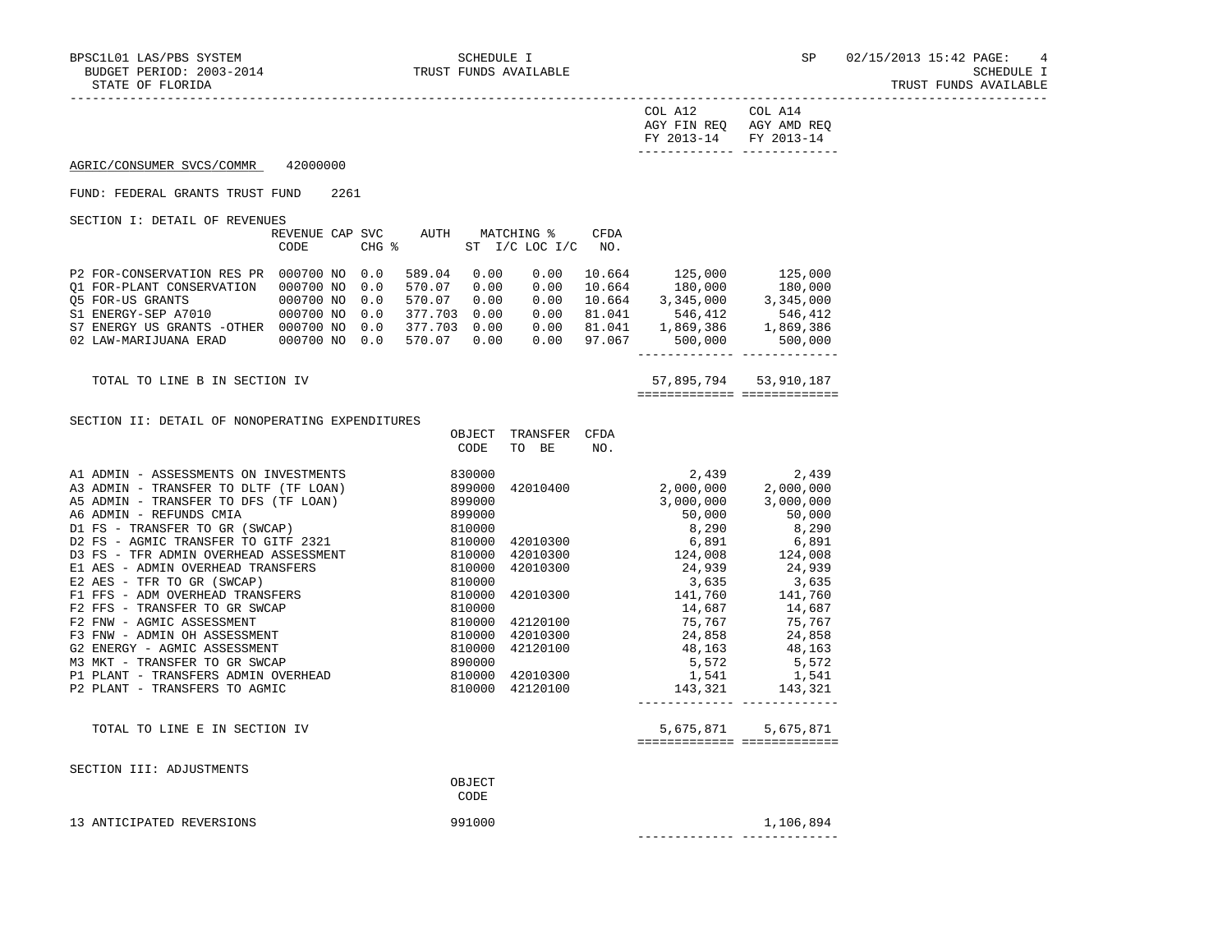| BPSC1L01 LAS/PBS SYSTEM<br>BUDGET PERIOD: 2003-2014<br>STATE OF FLORIDA | <b>SCHEDULE I</b><br>TRUST FUNDS AVAILABLE |                       | SP                                               | 02/15/2013 15:42 PAGE:<br>-5<br>SCHEDULE I<br>TRUST FUNDS AVAILABLE |
|-------------------------------------------------------------------------|--------------------------------------------|-----------------------|--------------------------------------------------|---------------------------------------------------------------------|
|                                                                         |                                            | COL A12<br>FY 2013-14 | COL A14<br>AGY FIN REQ AGY AMD REQ<br>FY 2013-14 |                                                                     |
| 42000000<br>AGRIC/CONSUMER SVCS/COMMR                                   |                                            |                       |                                                  |                                                                     |
| FUND: FEDERAL GRANTS TRUST FUND<br>2261                                 |                                            |                       |                                                  |                                                                     |
| SECTION III: ADJUSTMENTS                                                |                                            |                       |                                                  |                                                                     |
|                                                                         | OBJECT<br>CODE                             |                       |                                                  |                                                                     |
| TOTAL TO LINE H IN SECTION IV                                           |                                            |                       | 1,106,894<br>============================        |                                                                     |
| SECTION IV: SUMMARY                                                     |                                            |                       |                                                  |                                                                     |
| UNRESERVED FUND BALANCE - JULY 1<br>ADD: REVENUES (FROM SECTION I)      | (A)<br>(B)                                 | 57,895,794            | 1,439,046 1,439,046<br>53,910,187                |                                                                     |
| TOTAL FUNDS AVAILABLE (LINE A + LINE B)                                 | (C)                                        | 59,334,840            | 55,349,233                                       |                                                                     |
| LESS: OPERATING EXPENDITURES                                            | (D)                                        | 51,719,923            | 50,280,256                                       |                                                                     |
| LESS: NONOPERATING EXPENDITURES (SECTION II)                            | (E)                                        |                       | 5,675,871 5,675,871                              |                                                                     |
| LESS: FIXED CAPITAL OUTLAY (TOTAL ONLY)                                 | (F)                                        |                       | 500,000 500,000                                  |                                                                     |
| UNRESERVED FUND BALANCE - JUNE 30 - BEFORE ADJ                          | (G)                                        | 1,439,046             | 1,106,894-                                       |                                                                     |

NET ADJUSTMENTS (FROM SECTION III) (H) 1,106,894

ADJUSTED UNRESERVED FUND BALANCE - JUNE 30 (I) (I) 1,439,046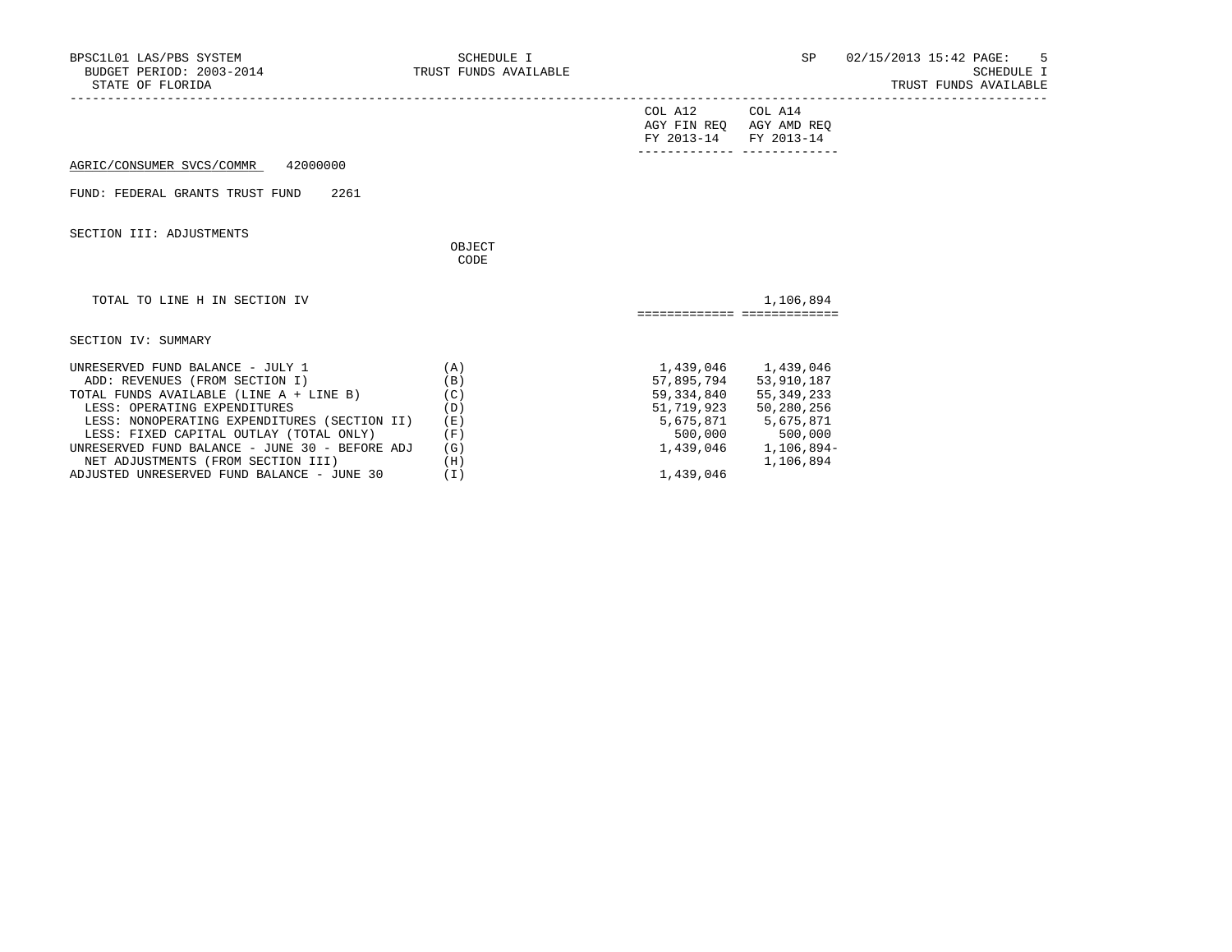| F LURI <i>D</i> A | 1. GUD 1 | : פעמוס | AVAILABLE |
|-------------------|----------|---------|-----------|
|                   |          |         |           |
|                   |          |         |           |

| COL A12                 | COL A14     |
|-------------------------|-------------|
| AGY FIN REO             | AGY AMD REO |
| FY 2013-14 FY 2013-14   |             |
| . _ _ _ _ _ _ _ _ _ _ _ |             |

# AGRIC/CONSUMER SVCS/COMMR 42000000

## FUND: GENERAL INSPECTION TF 2321

|                            | REVENUE CAP SVC |       | AUTH    |      | MATCHING %     | <b>CFDA</b> |           |           |
|----------------------------|-----------------|-------|---------|------|----------------|-------------|-----------|-----------|
|                            | CODE            | CHG % |         |      | ST I/C LOC I/C | NO.         |           |           |
|                            |                 |       |         |      |                |             |           |           |
| OA CS REG FEES SOC FUNDS   | 000100 YES 8.0  |       | 496.405 | 0.00 | 0.00           |             | 2,461,193 | 2,461,193 |
| OB CS MV REPAIR REG        | 000100 YES 8.0  |       | 559.904 | 0.00 | 0.00           |             | 1,138,894 | 1,138,894 |
| OD CS REG FEES SELLERS TRA | 000100 YES 8.0  |       | 559.928 | 0.00 | 0.00           |             | 584,249   | 584,249   |
| OE CS ADMINISTRATIVE FINES | 001200 NO 8.0   |       | 501.922 | 0.00 | 0.00           |             | 1,872,555 | 1,872,555 |
| OF CS GAME PROMOTIONS      | 000100 YES 8.0  |       | 849.094 | 0.00 | 0.00           |             | 415,033   | 415,033   |
| OH CS FEES PAWN SHOPS REG  | 000100 YES 8.0  |       | 539.001 | 0.00 | 0.00           |             | 422,343   | 422,343   |
| OI CS HEALTH STUDIOS FILIN | 000100 YES 8.0  |       | 501.015 | 0.00 | 0.00           |             | 579,868   | 579,868   |
| OJ CS MOVER REF FEE        | 000100 YES 8.0  |       | 507.03  | 0.00 | 0.00           |             | 295,673   | 295,673   |
| OK CS BOND TRAVEL DANCE    | 005030 NO       | 0.0   | 559.929 | 0.00 | 0.00           |             | 554,721   | 554,721   |
| OL CS BUSINESS OPP FEES    | 000100 YES 8.0  |       | 559.805 | 0.00 | 0.00           |             | 221,821   | 221,821   |
| OM CS TELEMARKETING LIC FE | 000200 YES 8.0  |       | 501.605 | 0.00 | 0.00           |             | 1,083,362 | 1,083,362 |
| ON CS DANCE STUDIO REG FEE | 000100 YES 8.0  |       | 501.143 | 0.00 | 0.00           |             | 57,000    | 57,000    |
| OP CS TELECOMM SOL CHANGES | 000100 YES 8.0  |       | 501.609 | 0.00 | 0.00           |             | 21,308    | 21,308    |
| OO CS TELECOMM SOL FEE     | 000100 YES 8.0  |       | 501.059 | 0.00 | 0.00           |             | 83,063    | 83,063    |
| OR CS TRAVEL INDP AGENTS   | 000100 YES 8.0  |       | 559.928 | 0.00 | 0.00           |             | 144,867   | 144,867   |
| OU CS CABLE FRANCHISE FEE  | 001500 NO 0.0   |       | 610.104 | 0.00 | 0.00           |             | 19,000    | 19,000    |
| OV CS SURVEYORS AND MAPPER | 000100 YES 8.0  |       | 472.011 | 0.00 | 0.00           |             | 569,328   | 569,328   |
| 1A WP NITROGEN             | 000100 YES 0.0  |       | 576.045 | 0.00 | 0.00           |             | 967,562   | 967,562   |
| 1B WP FERTILIZER LIC       | 000200 YES 0.0  |       | 576.045 | 0.00 | 0.00           |             | 110,500   | 110,500   |
| 1C WP TRF FR DOR DOC STAMP | 001604 NO       | 0.0   | 201.15  | 0.00 | 0.00           |             | 3,400,000 | 3,700,000 |
| 1D WP DEP-NORTHERN EVERGLA | 001500 NO       | 0.0   | 373.470 | 0.00 | 0.00           |             | 5,000,000 | 5,000,000 |
| 1E WP 12-13 DOC STAMP INCR | 001604 NO       | 0.0   | 201.15  | 0.00 | 0.00           |             |           | 300,000   |
| 1F WP INTEREST             | 000502 NO       | 8.0   | 17.57   | 0.00 | 0.00           |             | 60,000    | 60,000    |
| 1H WP REFUNDS              | 001800 NO       | 0.0   | 215.31  | 0.00 | 0.00           |             | 150,000   | 50,000    |
| 1I WP S FLA MIL UMBRELLA   | 001903 NO       | 0.0   | 570.085 | 0.00 | 0.00           |             | 273,816   | 258,000   |
| 1J WP FAC AGR RES MGT SWFW | 000100 YES 8.0  |       | 570.085 | 0.00 | 0.00           |             | 50,000    | 50,000    |
| 1K WP UF C-139 DEMONSTRAT  | 001903 NO       | 0.0   | 570.085 | 0.00 | 0.00           |             | 50,000    | 50,000    |
| 1L WP ST JOHNS RIVER MGT D | 001903 NO       | 0.0   | 570.085 | 0.00 | 0.00           |             | 100,000   | 73,000    |
| 1M WP SUWANNEE RIVER MIL   | 001903 NO       | 0.0   | 570.085 | 0.00 | 0.00           |             | 80,000    | 120,000   |
| 1N WP BMP IMP PROJ TEAMS   | 001903 NO       | 0.0   | 570.085 | 0.00 | 0.00           |             | 500,000   | 200,000   |
| 10 WP S FL ZIPPERER FARMS  | 001903 NO       | 0.0   | 570.085 | 0.00 | 0.00           |             | 15,000    | 15,000    |
| 10 WP DEP CONTRIBUTIONS    | 001903 NO       | 0.0   | 570.085 | 0.00 | 0.00           |             | 10,000    | 10,000    |
| 2F AG LAW ROAD GUARD FEES  | 000100 YES 8.0  |       | 601.281 | 0.00 | 0.00           |             | 169,377   | 169,377   |
| 3A AES PESTICIDE REG FEE   | 000100 YES 8.0  |       | 487.045 | 0.00 | 0.00           |             | 5,904,135 | 5,904,135 |
| 3B AES TRF FR DEP MOSOUITO | 001500 NO       | 0.0   | 403.709 | 0.00 | 0.00           |             | 2,160,000 | 2,160,000 |
| 3C AES FERTILIZER INSP FEE | 000100 YES 8.0  |       | 576.041 | 0.00 | 0.00           |             | 1,716,224 | 1,716,224 |
| 3D AES SEED REG FEE        | 000100 YES 8.0  |       | 578.08  | 0.00 | 0.00           |             | 1,041,590 | 1,041,590 |
| 3E AES FEED MASTER REG FEE | 000100 YES 8.0  |       | 580.041 | 0.00 | 0.00           |             | 501,331   | 501,331   |
| 3F AES PESTICIDE APP LIC   | 000200 YES 8.0  |       | 487.045 | 0.00 | 0.00           |             | 531,937   | 531,937   |
| 3G AES PHOSPHATE-LIME FEE  | 000100 YES 8.0  |       | 576.041 | 0.00 | 0.00           |             | 215,376   | 215,376   |
| 3H AES FERT BRAND REG FEE  | 000100 YES 8.0  |       | 576.021 | 0.00 | 0.00           |             | 225,100   | 225,100   |
| 3I AES PEST DEALERS LIC    | 000200 YES 8.0  |       | 487.048 | 0.00 | 0.00           |             | 96,500    | 96,500    |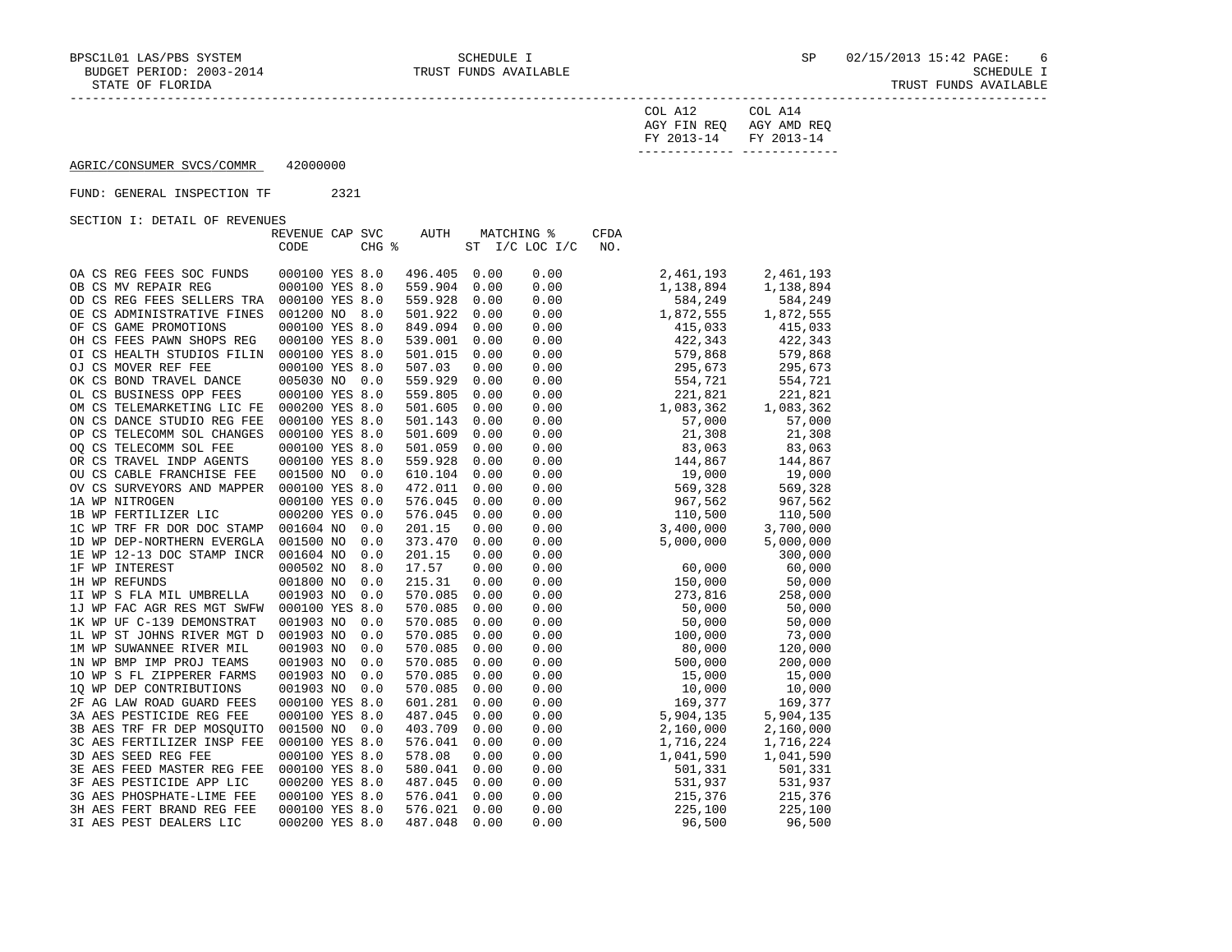| COL A12                 | COL A14     |
|-------------------------|-------------|
| AGY FIN REO             | AGY AMD REO |
| FY 2013-14 FY 2013-14   |             |
| . _ _ _ _ _ _ _ _ _ _ _ |             |

# AGRIC/CONSUMER SVCS/COMMR 42000000

## FUND: GENERAL INSPECTION TF 2321

| PEILLE OI KOVOIVOID        | REVENUE CAP SVC |       | AUTH    | MATCHING % |                 | CFDA       |           |            |
|----------------------------|-----------------|-------|---------|------------|-----------------|------------|-----------|------------|
|                            | CODE            | CHG % |         | <b>ST</b>  | $I/C$ LOC $I/C$ | NO.        |           |            |
|                            |                 |       |         |            |                 |            |           |            |
| 3J AES ADMINISTRATIVE FINE | 001200 NO       | 8.0   | 487.175 | 0.00       | 0.00            |            | 104,719   | 104,719    |
| 3K AES FDA BSE INSP CONT   | 001970 YES 8.0  |       | 570.20  | 0.00       | 0.00            |            | 98,550    | 98,550     |
| 3L AES FERT DEALER LICENSE | 000200 YES 8.0  |       | 576.021 | 0.00       | 0.00            |            | 110,500   | 110,500    |
| <b>3M AES REFUNDS</b>      | 001800 NO       | 0.0   | 215.310 | 0.00       | 0.00            |            | 2,465     | 2,465      |
| 3N AES FEED LAB CERT       | 000100 YES 8.0  |       | 580.065 | 0.00       | 0.00            |            | 4,606     | 4,606      |
| 30 AES 12-13 REFUND INCR   | 001800 NO 0.0   |       | 215.310 | 0.00       | 0.00            |            |           | 82,000     |
| 3P AES SEED CERT FEES      | 000100 YES 8.0  |       | 578.08  | 0.00       | 0.00            |            | 1,674     | 1,674      |
| 3T AES PEST SUPP REGISTR   | 000200 YES 8.0  |       | 487.041 | 0.00       | 0.00            |            | 496,104   | 496,104    |
| 4A FS FOOD ESTAB PERMITS   | 000200 YES 8.0  |       | 500.12  | 0.00       | 0.00            | 15,100,000 |           | 15,100,000 |
| 4B FS ADMINISTRATIVE FINE  | 001200 NO       | 8.0   | 500.12  | 0.00       | 0.00            |            | 467,800   | 467,800    |
| 4C FS EPIDEMIOLOGY CHARGE  | 000100 YES 8.0  |       | 381.006 | 0.00       | 0.00            |            | 445,000   | 445,000    |
| 4D FS FEES REINSPECTION CO | 000100 YES 8.0  |       | 500.09  | 0.00       | 0.00            |            | 95,000    | 95,000     |
| 4E FS INSURANCE RECOVERY   | 002801 NO       | 0.0   | 570.07  | 0.00       | 0.00            |            | 3,000     | 3,000      |
| 4F FS WATER VENDING PERMIT | 000100 YES 8.0  |       | 500.459 | 0.00       | 0.00            |            | 100,000   | 100,000    |
| 4G FS POULTRY & EGG AGR    | 001970 YES 8.0  |       | 583.051 | 0.00       | 0.00            | 1,600,000  |           | 1,600,000  |
| 4H FS FEES - PLAN REVIEW   | 000100 YES 8.0  |       | 500.12  | 0.00       | 0.00            |            | 12,500    | 12,500     |
| 4I FS REFUNDS              | 001800 NO       | 0.0   | 215.31  | 0.00       | 0.00            |            | 29,750    | 29,750     |
| 4J FS FDA FOOD INSPECTION  | 001970 YES 8.0  |       | 570.20  | 0.00       | 0.00            |            | 400,000   | 400,000    |
| 4K FS COOL AGREEMENT       | 001970 YES 8.0  |       | 570.20  | 0.00       | 0.00            |            | 150,000   | 150,000    |
| 4L FS FEES CERT PUB FOOD M | 000100 YES 8.0  |       | 500.12  | 0.00       | 0.00            |            | 300,000   | 300,000    |
| 40 FS USDA VOLUMNE CHRG    | 000119 NO       | 0.0   | 215.31  | 0.00       | 0.00            |            | 425,000   | 425,000    |
| 4P FS PEST REGISTRATION    | 000100 YES 8.0  |       | 487.041 | 0.00       | 0.00            |            | 1,844,009 | 1,844,009  |
| 4R FS SALE OF GOODS SERV   | 001905 YES 8.0  |       | 570.20  | 0.00       | 0.00            |            | 2,500     | 2,500      |
| 4T FS FROZEN DESSERT LIC   | 000200 YES 8.0  |       | 502.053 | 0.00       | 0.00            |            | 15,000    | 15,000     |
| 5A AQ TRF FROM DHSMV COMM  | 001520 NO       | 8.0   | 328.76  | 0.00       | 0.00            |            | 364,822   | 364,822    |
| 5B AO APAL BAY OYST HARV L | 000200 YES 8.0  |       | 379.361 | 0.00       | 0.00            |            | 125,000   | 125,000    |
| 5C AQ AQUACULTURE LEASES   | 002100 NO       | 8.0   | 597.010 | 0.00       | 0.00            |            | 49,940    | 49,940     |
| 5D AO AOUACULTURE CERT     | 000100 YES 8.0  |       | 597.004 | 0.00       | 0.00            |            | 87,000    | 87,000     |
| 5E AQ ADMINISTRATIVE FINES | 001200 NO       | 8.0   | 597.010 | 0.00       | 0.00            |            | 2,500     | 2,500      |
| 5H AO SALE OF GOODS AND SV | 001903 NO       | 0.0   | 597.010 | 0.00       | 0.00            |            |           | 20,000     |
| 5I AQ DOC STAMP TAX FR DOR | 001604 NO       | 0.0   | 201.15  | 0.00       | 0.00            |            | 140,000   | 150,000    |
| 5L AO DOC STAMP DOR 12/13  | 001604 NO       | 0.0   | 201.15  | 0.00       | 0.00            |            |           | 10,000     |
| 5M AQ 12-13 SALE GOODS SVC | 001903 NO       | 0.0   | 597.010 | 0.00       | 0.00            |            |           | 40,000     |
| 6A AGMIC TRF FROM GITF     | 001500 NO       | 0.0   | 215.32  | 0.00       | 0.00            | 1,983,796  |           | 1,983,796  |
| 6B AGMIC TRF FROM INC TF   | 001500 NO       | 0.0   | 215.32  | 0.00       | 0.00            |            | 819,394   | 819,394    |
| 6D AGMIC TRF FROM ADM TF   | 001500 NO       | 0.0   | 215.32  | 0.00       | 0.00            |            | 651,785   | 651,785    |
| 6E AGMIC TRF FROM CITF     | 001500 NO       | 0.0   | 215.32  | 0.00       | 0.00            |            | 122,682   | 122,682    |
| 6F AGMIC TRF FROM DLTF     | 001500 NO       | 0.0   | 215.32  | 0.00       | 0.00            |            | 417,960   | 417,960    |
| 6G AGMIC TRF FROM MIWCTF   | 001500 NO       | 0.0   | 215.32  | 0.00       | 0.00            |            | 43,957    | 43,957     |
| 6H AGMIC TRF FROM CARL TF  | 001500 NO       | 0.0   | 215.32  | 0.00       | 0.00            |            | 172,904   | 172,904    |
| 6I AGMIC TRF FROM PCTF     | 001500 NO       | 0.0   | 215.32  | 0.00       | 0.00            |            | 160,088   | 160,088    |
| 6J AGMIC TRF FROM SWPPTF   | 001500 NO       | 0.0   | 215.32  | 0.00       | 0.00            |            | 28,388    | 28,388     |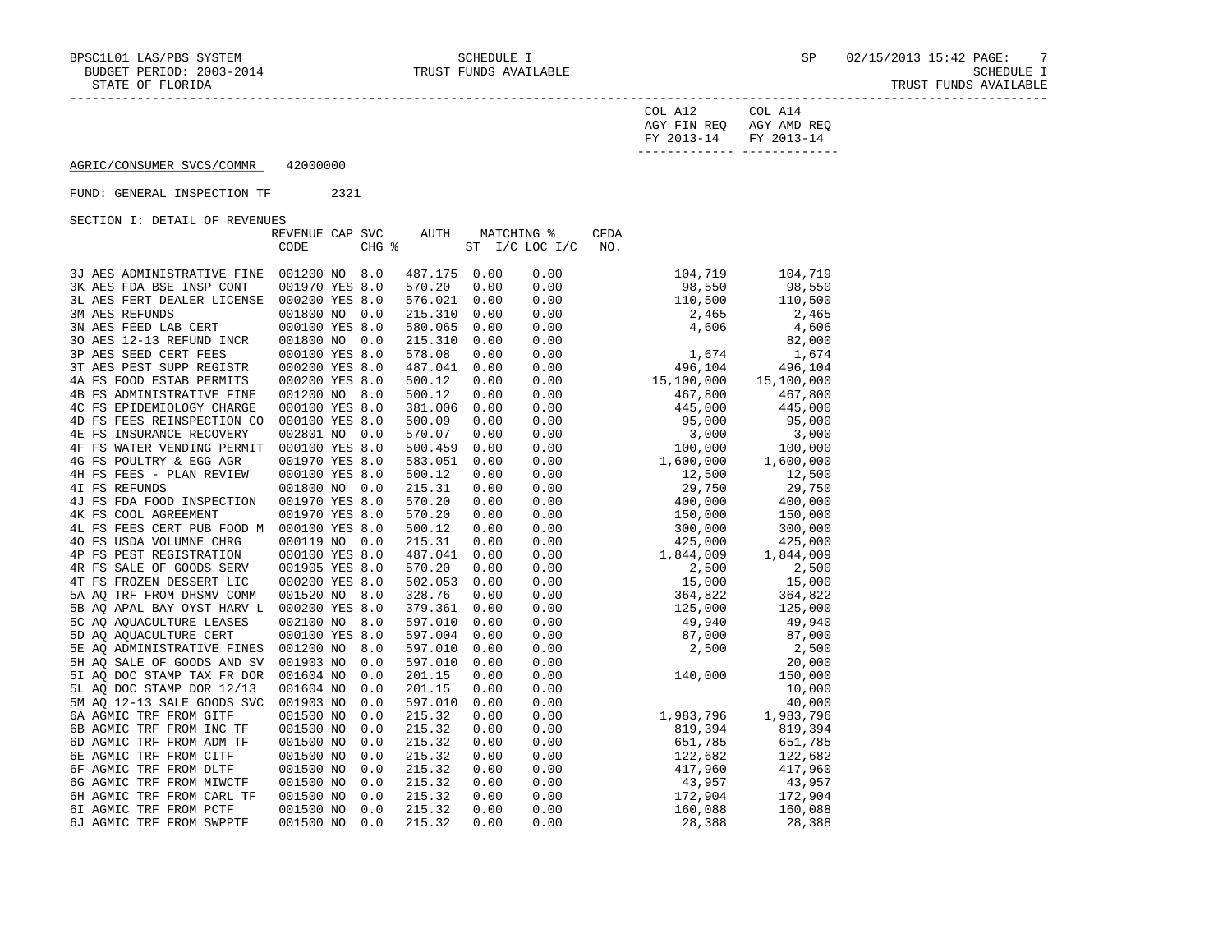| COL A12               | COL A14     |
|-----------------------|-------------|
| AGY FIN REO           | AGY AMD REO |
| FY 2013-14 FY 2013-14 |             |
|                       |             |

AGRIC/CONSUMER SVCS/COMMR 42000000

# FUND: GENERAL INSPECTION TF 2321

|                            | REVENUE CAP SVC |       | AUTH    | MATCHING % |                 | CFDA       |         |            |
|----------------------------|-----------------|-------|---------|------------|-----------------|------------|---------|------------|
|                            | CODE            | CHG % |         | <b>ST</b>  | $I/C$ LOC $I/C$ | NO.        |         |            |
|                            |                 |       |         |            |                 |            |         |            |
| 6K AGMIC TRF FROM PITF     | 001500 NO       | 0.0   | 215.32  | 0.00       | 0.00            |            | 254,134 | 254,134    |
| 6M AGMIC TRF FR FGTF FS    | 001500 NO       | 0.0   | 215.32  | 0.00       | 0.00            |            | 6,891   | 6,891      |
| 6N AGMIC TRF FR FGTF PLANT | 001500 NO       | 0.0   | 215.32  | 0.00       | 0.00            |            | 143,321 | 143,321    |
| 60 AGMIC TRF FR FGTF ENRGY | 001500 NO       | 0.0   | 215.32  | 0.00       | 0.00            |            | 48,163  | 48,163     |
| 6P AGMIC TR FR AEETF PLANT | 001500 NO       | 0.0   | 215.32  | 0.00       | 0.00            |            | 311,496 | 311,496    |
| 60 AGMIC TRF FR FGTF FNW   | 001500 NO       | 0.0   | 215.32  | 0.00       | 0.00            |            | 24,858  | 24,858     |
| 6R AGMIC TRF FR FNSTF      | 001500 NO       | 0.0   | 215.32  | 0.00       | 0.00            |            | 190,067 | 190,067    |
| 7A STD WEIGHTS & MEASURES  | 000100 YES 8.0  |       | 531.62  | 0.00       | 0.00            | 2,109,399  |         | 2,109,399  |
| 7B STD GAS & KEROSENE INSP | 000100 YES 8.0  |       | 525.09  | 0.00       | 0.00            | 10,292,563 |         | 10,292,563 |
| 7C STD LP GAS LICENSES     | 000200 YES 8.0  |       | 527.02  | 0.00       | 0.00            | 1,561,498  |         | 1,561,498  |
| 7D STD RIDE INSP FEES      | 000100 YES 8.0  |       | 616.242 | 0.00       | 0.00            |            | 732,544 | 732,544    |
| 7E STD FAIR RIDES PERMITS  | 000200 YES 8.0  |       | 616.242 | 0.00       | 0.00            |            | 715,027 | 715,027    |
| 7F STD INTEREST            | 000502 NO       | 8.0   | 17.57   | 0.00       | 0.00            |            | 600,000 | 600,000    |
| 7G STD LP GAS MKT ORDER    | 000108 YES 4.0  |       | 527.23  | 0.00       | 0.00            |            | 233,084 | 233,084    |
| 7H STD LP GAS FEES         | 000100 YES 4.0  |       | 527.02  | 0.00       | 0.00            |            | 97,747  | 97,747     |
| 7I STD ADM FINES           | 001200 NO 8.0   |       | 501.922 | 0.00       | 0.00            |            | 200,000 | 200,000    |
| 7J STD METROLOGY & TESTING | 000100 YES 8.0  |       | 531.415 | 0.00       | 0.00            |            | 50,902  | 50,902     |
| 7K STD ANTI-FREEZE REG     | 000100 YES 8.0  |       | 501.913 | 0.00       | 0.00            |            | 94,200  | 94,200     |
| 7L STD BRAKE FLUID PERM    | 000100 YES 8.0  |       | 526.51  | 0.00       | 0.00            |            | 17,625  | 17,625     |
| 7M STD REFUNDS             | 001800 NO       | 0.0   | 215.31  | 0.00       | 0.00            |            | 930     | 930        |
| 7P STD DUPL LICENSE - QUAL | 000100 YES 8.0  |       | 119.07  | 0.00       | 0.00            |            | 3,265   | 3,265      |
| 8A MKT PRODUCE DEALERS LIC | 000200 YES 8.0  |       | 604.19  | 0.00       | 0.00            |            | 950,000 | 950,000    |
| 8B MKT FORFEITED BOND PROC | 005030 NO       | 0.0   | 604.20  | 0.00       | 0.00            |            | 420,000 | 420,000    |
| 8C MKT PEANUT MKT ORDERS   | 000108 YES 4.0  |       | 573.118 | 0.00       | 0.00            |            | 600,000 | 600,000    |
| 8E MKT TOBACCO MKT ORDERS  | 000108 YES 4.0  |       | 573.118 | 0.00       | 0.00            |            | 10,000  | 10,000     |
| 8F MKT ADMIN FINES         | 001200 NO 8.0   |       | 604.30  | 0.00       | 0.00            |            | 150,000 | 150,000    |
| 8G MKT FAIR PERMITS        | 000100 YES 8.0  |       | 616.15  | 0.00       | 0.00            |            | 12,775  | 12,775     |
| 8H MKT LIVESTOCK MKT LIC   | 000200 YES 8.0  |       | 534.48  | 0.00       | 0.00            |            | 3,300   | 3,300      |
| 8K MKT L&B COMP FILING FEE | 000100 YES 8.0  |       | 604.21  | 0.00       | 0.00            |            | 6,200   | 6, 200     |
| 8L 12-13 PNUT MKT ORDERS   | 000108 YES 4.0  |       | 573.118 | 0.00       | 0.00            |            |         | 200,000    |
| 80 F&V VEG INSP FEES       | 000108 YES 4.0  |       | 603.13  | 0.00       | 0.00            | 3,612,350  |         | 3,612,350  |
| 8Q F&V PACKING HOUSE FEES  | 000100 YES 8.0  |       | 570.481 | 0.00       | 0.00            |            | 6,500   | 6,500      |
| 8R F&V MISC CITRUS         | 000400 YES 8.0  |       | 603.13  | 0.00       | 0.00            |            | 25,000  | 25,000     |
| 8S F&V GFSI AUDIT FEES     | 000100 YES 8.0  |       | 603.13  | 0.00       | 0.00            |            | 330,379 | 330,379    |
| 8T F&V 12-13 VEG INSP FEES | 000108 YES 4.0  |       | 603.13  | 0.00       | 0.00            |            |         | 650,000    |
| 9A AI DIAG LAB FEES        | 000100 YES 8.0  |       | 585.61  | 0.00       | 0.00            |            | 690,000 | 690,000    |
| 9B AI VET INSP CERT INT    | 000100 YES 8.0  |       | 585.002 | 0.00       | 0.00            |            | 256,209 | 256,209    |
| 9C AI FES CONT EQUINE      | 000100 YES 8.0  |       | 585.002 | 0.00       | 0.00            |            | 279,900 | 279,900    |
| 9D AI PERMITS              | 000200 YES 8.0  |       | 585.002 | 0.00       | 0.00            |            | 25,405  | 25,405     |
| 9E AI FEES BRAND CERT      | 000100 YES 8.0  |       | 534.021 | 0.00       | 0.00            |            | 6,708   | 6,708      |
| 9F AI ADM FINES            | 001200 NO       | 8.0   | 585.007 | 0.00       | 0.00            |            | 100     | 100        |
| 9G AI REFUNDS              | 001800 NO       | 0.0   | 215.31  | 0.00       | 0.00            |            | 2,058   | 2,058      |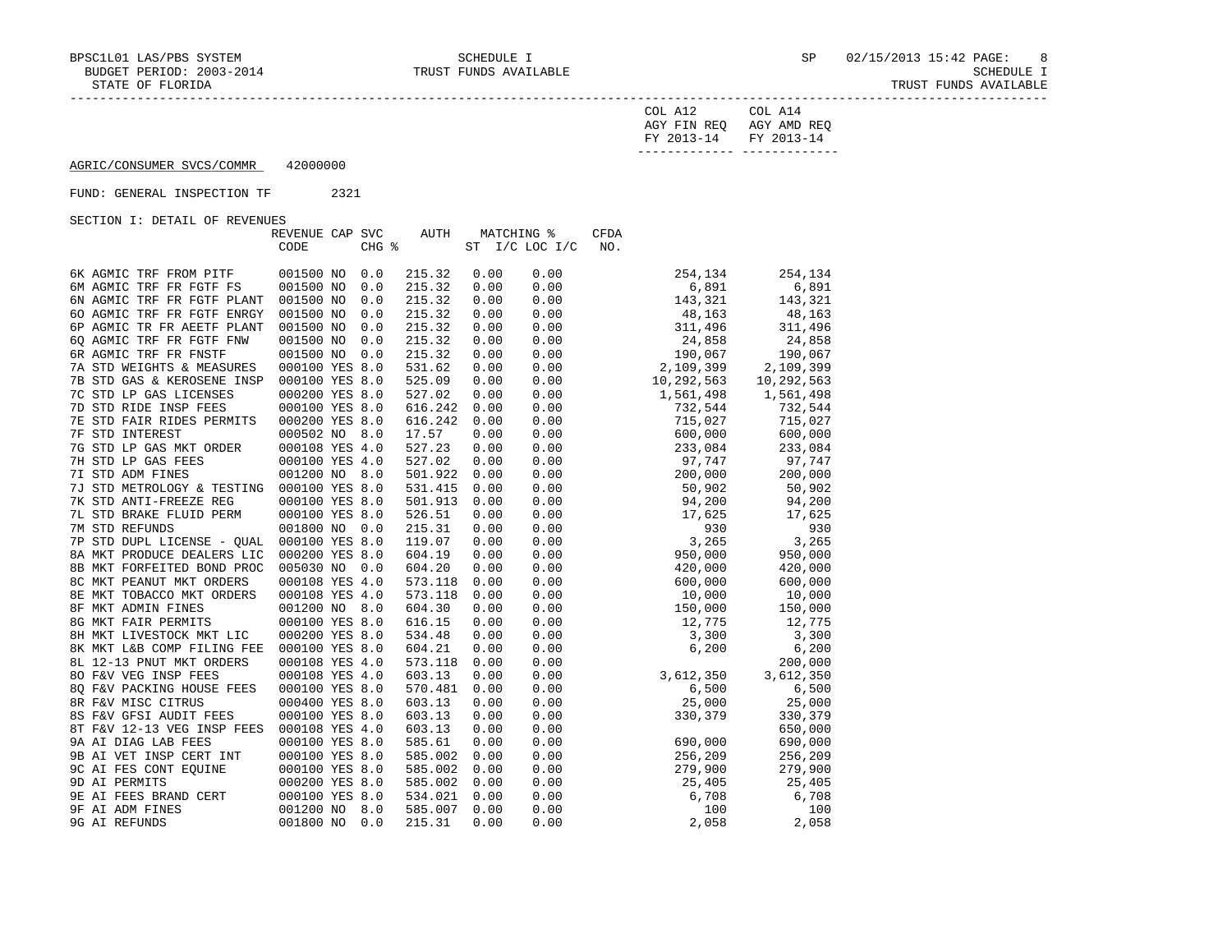1G WP - TRF TO DEP SAVE OUR EVERG INTEREST

# TRUST FUNDS AVAILABLE

| COL A12<br>COL A14<br>AGY FIN REQ AGY AMD REQ<br>FY 2013-14 FY 2013-14<br>AGRIC/CONSUMER SVCS/COMMR<br>42000000<br>FUND: GENERAL INSPECTION TF 2321<br>SECTION I: DETAIL OF REVENUES<br>REVENUE CAP SVC AUTH MATCHING %<br>CFDA<br>CODE<br>CHG $\frac{1}{6}$ ST I/C LOC I/C NO.<br>300 300<br>20,556 20,556<br>9H AI FEES EIA REACTOR QUA 000100 YES 8.0 585.145 0.00 0.00<br>9I AI EQUINE PASS / EVENT 000100 YES 8.0 585.145 0.00 0.00<br>9K AI GARBAGE FEEDING FCL 000100 YES 8.0 585.08 0.00 0.00<br>50<br>50<br>----------- -------------<br>85,926,623 87,135,807<br>TOTAL TO LINE B IN SECTION IV<br>===========================<br>SECTION II: DETAIL OF NONOPERATING EXPENDITURES<br>OBJECT TRANSFER CFDA<br>CODE<br>TO BE<br>NO. | STATE OF FLORIDA | TRUST FUNDS AVAILABLE |  |
|--------------------------------------------------------------------------------------------------------------------------------------------------------------------------------------------------------------------------------------------------------------------------------------------------------------------------------------------------------------------------------------------------------------------------------------------------------------------------------------------------------------------------------------------------------------------------------------------------------------------------------------------------------------------------------------------------------------------------------------------|------------------|-----------------------|--|
|                                                                                                                                                                                                                                                                                                                                                                                                                                                                                                                                                                                                                                                                                                                                            |                  |                       |  |
|                                                                                                                                                                                                                                                                                                                                                                                                                                                                                                                                                                                                                                                                                                                                            |                  |                       |  |
|                                                                                                                                                                                                                                                                                                                                                                                                                                                                                                                                                                                                                                                                                                                                            |                  |                       |  |
|                                                                                                                                                                                                                                                                                                                                                                                                                                                                                                                                                                                                                                                                                                                                            |                  |                       |  |
|                                                                                                                                                                                                                                                                                                                                                                                                                                                                                                                                                                                                                                                                                                                                            |                  |                       |  |
|                                                                                                                                                                                                                                                                                                                                                                                                                                                                                                                                                                                                                                                                                                                                            |                  |                       |  |
|                                                                                                                                                                                                                                                                                                                                                                                                                                                                                                                                                                                                                                                                                                                                            |                  |                       |  |
|                                                                                                                                                                                                                                                                                                                                                                                                                                                                                                                                                                                                                                                                                                                                            |                  |                       |  |
| $\begin{array}{cccccc} \textbf{17.333} & \textbf{28.343} & \textbf{39.45} & \textbf{42120100} & \textbf{554.721} & \textbf{554.721} \\ \textbf{42120100} & \textbf{677.314} & \textbf{677.314} & \textbf{677.314} \\ \textbf{554.721} & \textbf{554.721} & \textbf{554.721} & \textbf{554.721} & \textbf{554.721} & \textbf{554.721} \\ \textbf{42$                                                                                                                                                                                                                                                                                                                                                                                        |                  |                       |  |

1C WP - AGMIC TRANSFERS<br>1E WP - TRF TO DEP WOATF NITRATE REMEDIATION 800000 82120100 79,571 435,403 435,403 1E WP - TRF TO DEP WORTF NITRATE REMEDIATION 800000 <br>1F WP - ASSESSMENT ON INVESTMENTS 830000 4,706 4,706 4,706 1F WP - ASSESSMENT ON INVESTMENTS 830000 4,706 4,706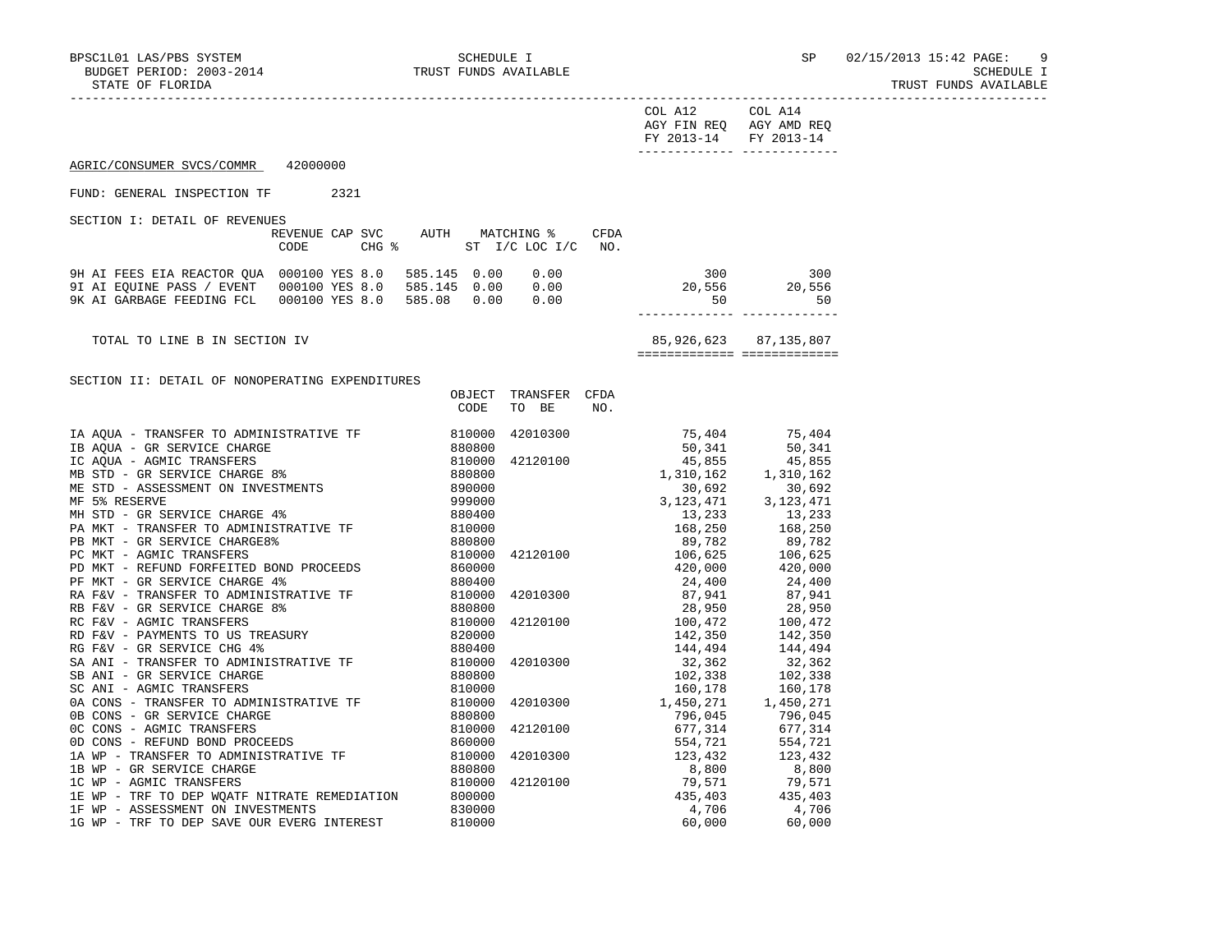STATE OF FLORIDA TRUST FUNDS AVAILABLE

| COL A12                              | COL A14     |
|--------------------------------------|-------------|
| AGY FIN REQ<br>FY 2013-14 FY 2013-14 | AGY AMD REO |
|                                      |             |

AGRIC/CONSUMER SVCS/COMMR 42000000

FUND: GENERAL INSPECTION TF 2321

SECTION II: DETAIL OF NONOPERATING EXPENDITURES

|                                                                                                      | OBJECT<br>CODE             | TRANSFER<br>TO BE | CFDA<br>NO. |                                                                   |                                                    |  |
|------------------------------------------------------------------------------------------------------|----------------------------|-------------------|-------------|-------------------------------------------------------------------|----------------------------------------------------|--|
| 2A AG LAW - TRF TO ADMINISTRATIVE TF<br>2B AG LAW - GR SERVICE CHARGE                                | 810000<br>880800           |                   |             |                                                                   | 16,773 16,773<br>13,550 13,550                     |  |
| 3A AES - TRANSFER TO ADMINISTRATIVE TF 810000<br>3B AES - GR SERVICE CHARGE<br>880800                |                            | 42010300          |             | 746,385<br>883,868                                                | 746,385<br>883,868                                 |  |
| 3C AES - AGMIC TRANSFERS<br>3D AES - REFUND STATE REVENUES                                           | 810000<br>860000           | 42120100          |             | 212,053<br>325,000                                                | 212,053<br>325,000                                 |  |
| 4A FS - TRANSFER TO ADMINISTRATIVE TF<br>4B FS - GR SERVICE CHAPGE                                   | 899000<br>810000<br>880800 | 42010300          |             | 8, 249, 925<br>1, 249, 925<br>1, 642, 545<br>601, 726<br>601, 726 | 82,000                                             |  |
| 4C FS - AGMIC TRANSFERS<br>4E FS - TRF TO DOH EPIDEMILOGY                                            | 810000<br>810000           | 42120100          |             | 445,000 445,000                                                   |                                                    |  |
| 4F FS - USDA VOLUME CHARGE PASS THRU 810000                                                          |                            |                   |             | ________________________________                                  | 425,000 425,000                                    |  |
| TOTAL TO LINE E IN SECTION IV                                                                        |                            |                   |             | ============================                                      | 17,009,388 17,091,388                              |  |
| SECTION III: ADJUSTMENTS                                                                             |                            |                   |             |                                                                   |                                                    |  |
|                                                                                                      | OBJECT<br>CODE             |                   |             |                                                                   |                                                    |  |
|                                                                                                      |                            |                   |             |                                                                   |                                                    |  |
| TOTAL TO LINE H IN SECTION IV                                                                        |                            |                   |             | ============== ==============                                     |                                                    |  |
| SECTION IV: SUMMARY                                                                                  |                            |                   |             |                                                                   |                                                    |  |
| UNRESERVED FUND BALANCE - JULY 1<br>ADD: REVENUES (FROM SECTION I)<br>ADD: REVENUES (FROM SECTION I) | (A)<br>(B)                 |                   |             |                                                                   | 23, 285, 969 23, 285, 969<br>85,926,623 87,135,807 |  |
| TOTAL FUNDS AVAILABLE (LINE A + LINE B)<br>LESS: OPERATING EXPENDITURES                              | (C)<br>(D)                 |                   |             | 109, 212, 592 110, 421, 776                                       | 73,631,566 74,296,830                              |  |
| LESS: NONOPERATING EXPENDITURES (SECTION II)<br>LESS: FIXED CAPITAL OUTLAY (TOTAL ONLY)              | (E)<br>(F)                 |                   |             | 17,009,388                                                        | 17,091,388                                         |  |
| UNRESERVED FUND BALANCE - JUNE 30 - BEFORE ADJ<br>NET ADJUSTMENTS (FROM SECTION III)                 | (G)<br>(H)                 |                   |             | 18,571,638                                                        | 19,033,558                                         |  |
| ADJUSTED UNRESERVED FUND BALANCE - JUNE 30                                                           | (I)                        |                   |             | 18,571,638                                                        | 19,033,558                                         |  |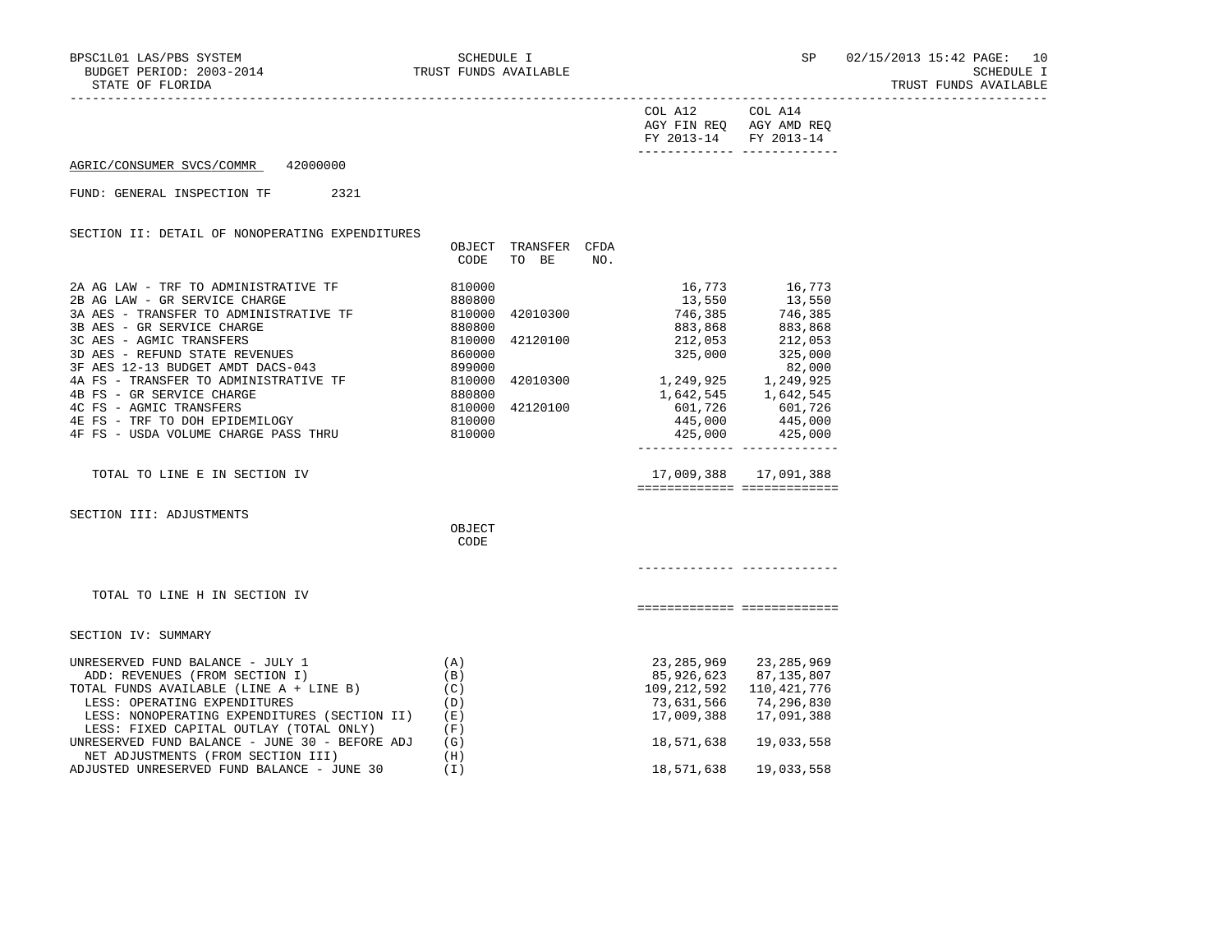| BPSC1L01 LAS/PBS SYSTEM<br>BUDGET PERIOD: 2003-2014 TRUST FUNDS AVAILABLE<br>STATE OF FLORIDA |         | SCHEDULE I                                  |                                                                     |                         | SP 02/15/2013 15:42 PAGE: 11<br><b>SCHEDULE I</b><br>TRUST FUNDS AVAILABLE |
|-----------------------------------------------------------------------------------------------|---------|---------------------------------------------|---------------------------------------------------------------------|-------------------------|----------------------------------------------------------------------------|
|                                                                                               |         |                                             | COL A12 COL A14<br>AGY FIN REO AGY AMD REO<br>FY 2013-14 FY 2013-14 |                         |                                                                            |
| AGRIC/CONSUMER SVCS/COMMR 42000000                                                            |         |                                             |                                                                     |                         |                                                                            |
| 2321<br>FUND: GENERAL INSPECTION TF                                                           |         |                                             |                                                                     |                         |                                                                            |
| SCHEDULE IB: DETAIL OF UNRESERVED FUND BALANCE                                                |         | FUNDING SOURCE<br>STATE (S)<br>NONSTATE (N) |                                                                     |                         |                                                                            |
| 02 WP - NITRATE REMEDIATION PROGRAM FUNDS                                                     | S       |                                             |                                                                     | 542,443 417,738         |                                                                            |
| 03 WP - TMDL BEST MANAGEMENT PRACTICES                                                        | $\rm S$ |                                             |                                                                     | 5, 357, 759 4, 115, 464 |                                                                            |
| 06 MKT - PEANUT MARKETING ORDER                                                               | $\rm N$ |                                             |                                                                     | 131, 125 131, 125       |                                                                            |
| 07 CONSUMER - CABLE FRANCHISE FEE                                                             | S       |                                             |                                                                     | 354,000 354,000         |                                                                            |
| 08 CONSUMER - SURVEYORS AND MAPPERS                                                           | S       |                                             |                                                                     | 704,684 704,684         |                                                                            |
| 09 OTHER STATE FUNDS                                                                          | $\rm S$ |                                             | 11,481,627                                                          | 11,726,362              |                                                                            |
| 10 WP COST SHARE AGREEMENTS                                                                   | S       |                                             |                                                                     | 1,584,185               |                                                                            |
| ADJUSTED UNRESERVED FUND BALANCE - JUNE 30                                                    |         |                                             |                                                                     | 18,571,638  19,033,558  |                                                                            |
|                                                                                               |         |                                             |                                                                     |                         |                                                                            |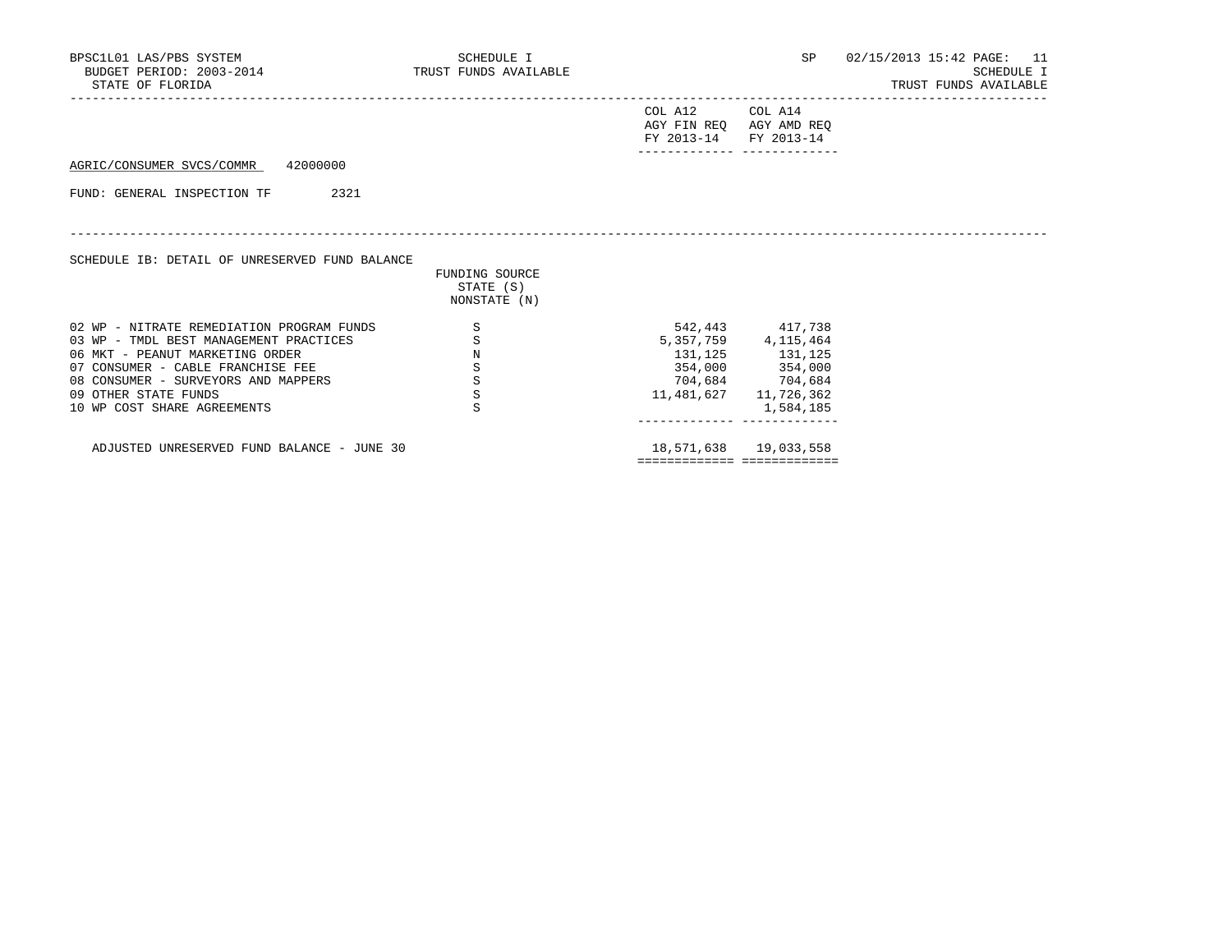TRUST FUNDS AVAILABLE

|                                                                                                                                                                                                             |      |      |                                                            |                  |                                                                                               |      | COL A12 COL A14<br>AGY FIN REQ AGY AMD REQ<br>FY 2013-14 FY 2013-14<br>_______________________________                      |                                                    |  |
|-------------------------------------------------------------------------------------------------------------------------------------------------------------------------------------------------------------|------|------|------------------------------------------------------------|------------------|-----------------------------------------------------------------------------------------------|------|-----------------------------------------------------------------------------------------------------------------------------|----------------------------------------------------|--|
| AGRIC/CONSUMER SVCS/COMMR 42000000                                                                                                                                                                          |      |      |                                                            |                  |                                                                                               |      |                                                                                                                             |                                                    |  |
| FUND: AG EMERGENCY ERAD TF                                                                                                                                                                                  |      | 2360 |                                                            |                  |                                                                                               |      |                                                                                                                             |                                                    |  |
| SECTION I: DETAIL OF REVENUES                                                                                                                                                                               | CODE |      |                                                            |                  | REVENUE CAP SVC AUTH MATCHING %<br>CHG $\frac{1}{2}$ ST I/C LOC I/C NO.                       | CFDA |                                                                                                                             |                                                    |  |
| 10 MARKETING BP OIL FUNDS 001500 NO 0.0<br>5A FS - BP REIMB OIL SPILL 001500 NO 0.0<br>5B FS - TRF FR DEM OIL SP 001500 NO 0.0<br>7A PLT - REFUNDS<br>7B PLT - TENANT BROKER COM 004001 NO 4.0 255.249 0.00 |      |      | 206.606 0.00<br>17.57 0.00<br>000.000 0.00<br>570.191 0.00 |                  | 0.00<br>0.00<br>0.00<br>0.00<br>570.191  0.00  0.00<br>001800 NO 0.0 215.31 0.00 0.00<br>0.00 |      | 10,700,000 10,600,000<br>$500,000$ $500,000$<br>$1,500,000$ $1,500,000$<br>20,000<br>23<br>________________________________ | 190,000 190,000<br>20,000<br>23<br>$1,933$ $1,933$ |  |
| TOTAL TO LINE B IN SECTION IV                                                                                                                                                                               |      |      |                                                            |                  |                                                                                               |      | 12,911,956 12,811,956<br>============================                                                                       |                                                    |  |
| SECTION II: DETAIL OF NONOPERATING EXPENDITURES                                                                                                                                                             |      |      |                                                            | CODE             | OBJECT TRANSFER CFDA<br>TO BE                                                                 | NO.  |                                                                                                                             |                                                    |  |
| 01 GR SERVICE CHARGE<br>02 ASSESSMENT ON INVESTMENTS<br>03 TRANSFER TO ADMINISTRATIVE TF<br>04 TRANSFER TO AGMIC - GITF                                                                                     |      |      |                                                            | 880400<br>830000 | 810000 42010300<br>810000 42120100                                                            |      | 595,520             595,520<br>311,496                311,496                                                               | 7,677 7,677<br>$9,342$ $9,342$                     |  |
| TOTAL TO LINE E IN SECTION IV                                                                                                                                                                               |      |      |                                                            |                  |                                                                                               |      | ============== ==============                                                                                               | 924,035 924,035                                    |  |
| SECTION III: ADJUSTMENTS                                                                                                                                                                                    |      |      |                                                            | OBJECT<br>CODE   |                                                                                               |      |                                                                                                                             |                                                    |  |
|                                                                                                                                                                                                             |      |      |                                                            |                  |                                                                                               |      |                                                                                                                             |                                                    |  |
| TOTAL TO LINE H IN SECTION IV                                                                                                                                                                               |      |      |                                                            |                  |                                                                                               |      | ============================                                                                                                |                                                    |  |
|                                                                                                                                                                                                             |      |      |                                                            |                  |                                                                                               |      |                                                                                                                             |                                                    |  |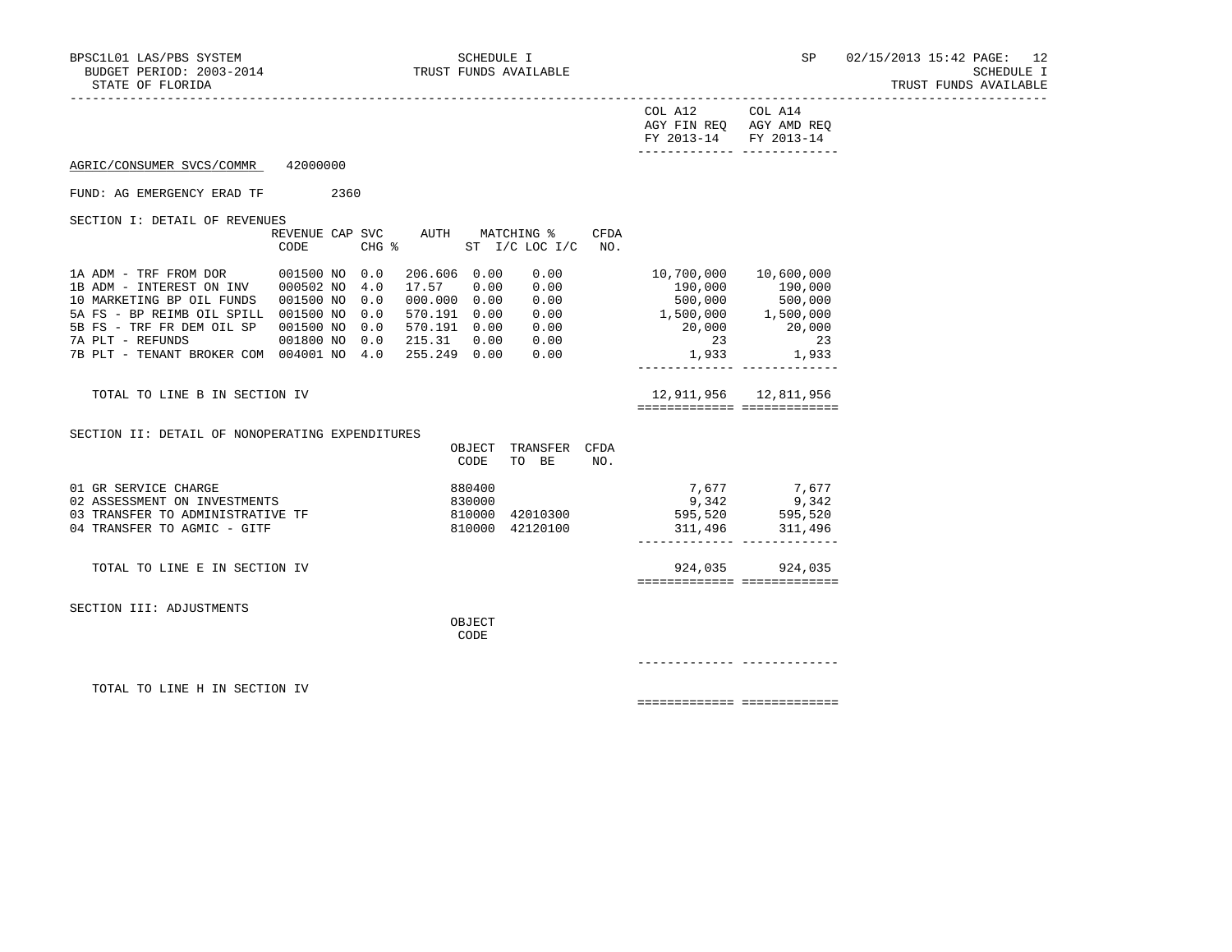|                                                |     | COL A12<br>AGY FIN REO<br>FY 2013-14 | COL A14<br>AGY AMD REO<br>FY 2013-14 |
|------------------------------------------------|-----|--------------------------------------|--------------------------------------|
| 42000000<br>AGRIC/CONSUMER SVCS/COMMR          |     |                                      |                                      |
| 2360<br>FUND: AG EMERGENCY ERAD TF             |     |                                      |                                      |
| SECTION IV: SUMMARY                            |     |                                      |                                      |
| UNRESERVED FUND BALANCE - JULY 1               | (A) |                                      | 1, 126, 421 1, 126, 421              |
| ADD: REVENUES (FROM SECTION I)                 | (B) | 12,911,956                           | 12,811,956                           |
| TOTAL FUNDS AVAILABLE (LINE A + LINE B)        | (C) | 14,038,377                           | 13,938,377                           |
| LESS: OPERATING EXPENDITURES                   | (D) | 12,929,217                           | 12,929,217                           |
| LESS: NONOPERATING EXPENDITURES (SECTION II)   | (E) | 924,035                              | 924,035                              |
| LESS: FIXED CAPITAL OUTLAY (TOTAL ONLY)        | (F) |                                      |                                      |
| UNRESERVED FUND BALANCE - JUNE 30 - BEFORE ADJ | (G) | 185,125                              | 85,125                               |
| NET ADJUSTMENTS (FROM SECTION III)             | (H) |                                      |                                      |

ADJUSTED UNRESERVED FUND BALANCE - JUNE 30 (I) 185,125 85,125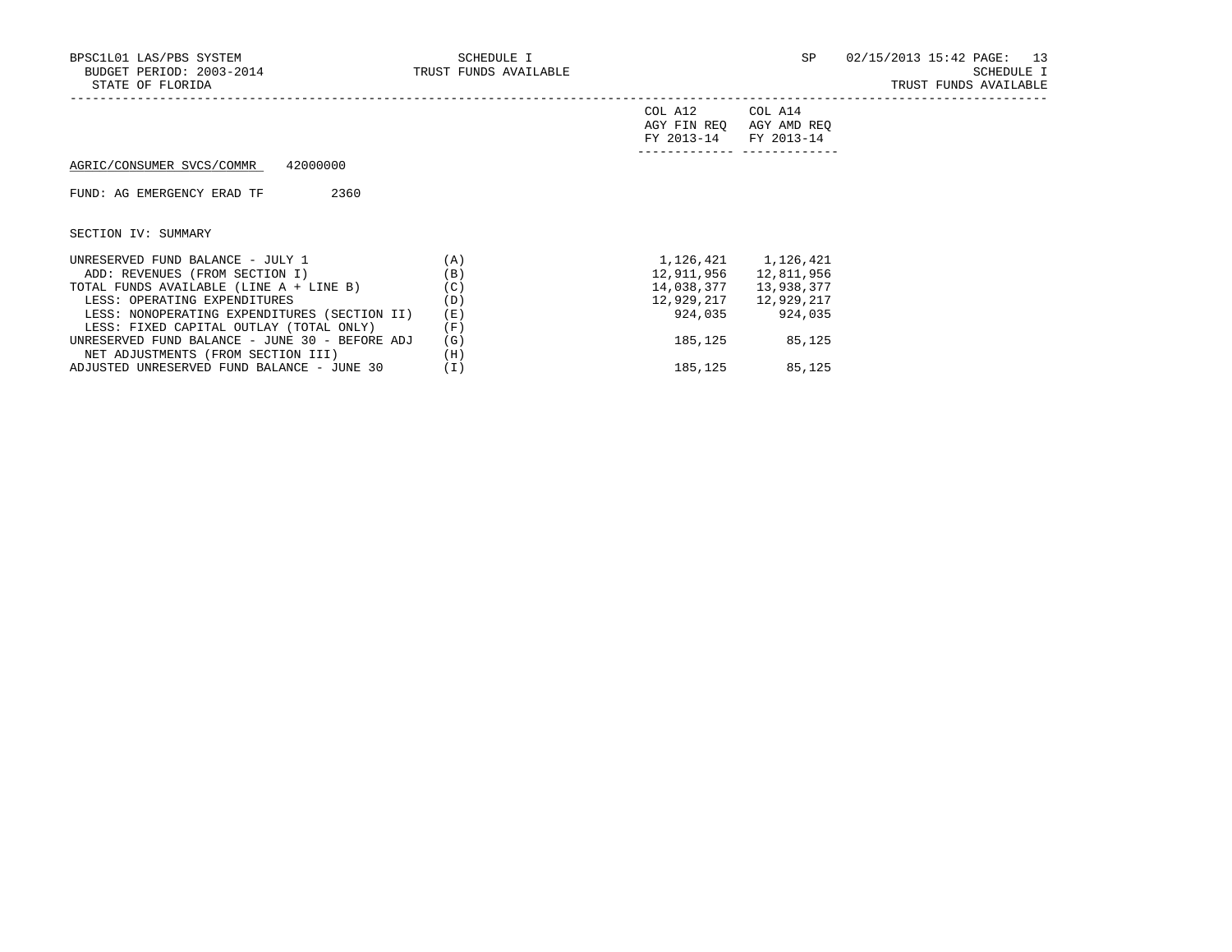| COL A12               | COL A14                 |
|-----------------------|-------------------------|
|                       | AGY FIN REO AGY AMD REO |
| FY 2013-14 FY 2013-14 |                         |
|                       |                         |

------------- -------------

AGRIC/CONSUMER SVCS/COMMR 42000000

## FUND: INCIDENTAL TRUST FUND 2381

SECTION I: DETAIL OF REVENUES

|                                                 | REVENUE CAP SVC |       | AUTH    |        | MATCHING %      | <b>CFDA</b> |                                 |                                           |
|-------------------------------------------------|-----------------|-------|---------|--------|-----------------|-------------|---------------------------------|-------------------------------------------|
|                                                 | CODE            | CHG % |         | ST     | $I/C$ LOC $I/C$ | NO.         |                                 |                                           |
|                                                 |                 |       |         |        |                 |             |                                 |                                           |
| 01 FOREST PRODUCTS                              | 000900 NO       | 4.0   | 589.011 | 0.00   | 0.00            |             | 6,861,000                       | 7,026,000                                 |
| 02 12-13 FOREST PROD REDUC                      | 000900 NO       | 4.0   | 589.011 | 0.00   | 0.00            |             |                                 | $600,000 -$                               |
| 03 NURSERY RECEIPTS                             | 000900 NO       | 4.0   | 589.011 | 0.00   | 0.00            |             | 1,050,000                       | 1,050,000                                 |
| 04 RECREATION RECEIPTS                          | 000100 YES 4.0  |       | 589.04  | 0.00   | 0.00            |             | 1,043,000                       | 1,043,000                                 |
| 05 SALE FROM NON-DOF LANDS                      | 000900 NO       | 4.0   | 589.011 | 0.00   | 0.00            |             | 250,000                         | 250,000                                   |
| 06 TFR FR HSMV OFF HWY VEH                      | 001500 NO       | 0.0   | 261.12  | 0.00   | 0.00            |             | 542,614                         | 542,614                                   |
| 07 REFUNDS                                      | 001800 NO       | 0.0   | 215.31  | 0.00   | 0.00            |             | 150,000                         | 150,000                                   |
| 08 SECURITY DEPOSITS                            | 002700 NO       | 0.0   | 589.011 | 0.00   | 0.00            |             | 550,000                         | 550,000                                   |
| 10 FIRE SUPPRESSION                             | 000100 YES 4.0  |       | 590.02  | 0.00   | 0.00            |             | 175,000                         | 175,000                                   |
| 11 FIRELINE PLOWING                             | 000100 YES 4.0  |       | 590.02  | 0.00   | 0.00            |             | 130,000                         | 130,000                                   |
| 12 COUNTY CFA ASSESSMENTS                       | 002600 YES 4.0  |       | 589.31  | 0.00   | 0.00            |             | 100,000                         | 100,000                                   |
| 14 EOUIP USAGE                                  | 002101 NO       | 4.0   | 589.04  | 0.00   | 0.00            |             | 600                             | 600                                       |
| 15 SALES TAXES                                  | 002500 NO       | 0.0   | 212.054 | 0.00   | 0.00            |             | 80,000                          | 80,000                                    |
| 16 INTEREST ON INVESTMENTS                      | 000502 NO       | 4.0   | 17.57   | 0.00   | 0.00            |             | 140,000                         | 140,000                                   |
| 17 PRESCRIBED BURNING                           | 000100 YES 4.0  |       | 590.02  | 0.00   | 0.00            |             | 125,000                         | 225,000                                   |
| 19 RENTAL AND LEASES                            | 002101 NO       | 4.0   | 589.011 | 0.00   | 0.00            |             | 14,200                          | 14,200                                    |
| 20 LEASES OIL & GAS BRSF                        | 002100 NO       | 4.0   | 589.101 | 0.00   | 0.00            |             | 5,000                           | 5,000                                     |
| 23 PENALTIES FOR SERV FEES                      | 001202 NO       | 4.0   | 215.31  | 0.00   | 0.00            |             | 500                             | 500                                       |
| 27 CECIL FIELD                                  | 000900 NO       | 4.0   | 589.011 | 0.00   | 0.00            |             | 95,000                          | 95,000                                    |
| 28 TRAINING CENTER FEES                         | 001903 NO       | 4.0   | 590.02  | 0.00   | 0.00            |             | 100,000                         | 100,000                                   |
| 29 TRAINING CTR FEE NON ST                      | 000100 YES 4.0  |       | 590.02  | 0.00   | 0.00            |             | 36,000                          | 36,000                                    |
| 30 SALE OF SURP PROP DMS                        | 002900 NO       | 4.0   | 570.07  | 0.00   | 0.00            |             | 300,000                         | 300,000                                   |
| 38 REIMB FIRE SUPPR ASST                        | 001801 NO       | 0.0   | 590.02  | 0.00   | 0.00            |             | 1,500,000                       | 1,500,000                                 |
| 39 ASSESSMENTS FIRE CONTRO                      | 002600 YES 4.0  |       | 125.27  | 0.00   | 0.00            |             | 860,000                         | 860,000                                   |
|                                                 |                 |       |         |        |                 |             | _______________________________ |                                           |
|                                                 |                 |       |         |        |                 |             |                                 |                                           |
| TOTAL TO LINE B IN SECTION IV                   |                 |       |         |        |                 |             | 14,107,914                      | 13,772,914<br>=========================== |
|                                                 |                 |       |         |        |                 |             |                                 |                                           |
| SECTION II: DETAIL OF NONOPERATING EXPENDITURES |                 |       |         |        |                 |             |                                 |                                           |
|                                                 |                 |       |         | OBJECT | TRANSFER        | CFDA        |                                 |                                           |
|                                                 |                 |       |         | CODE   | TO BE           | NO.         |                                 |                                           |
| 01 TRANSFERS TO ADMINISTRATIVE TF               |                 |       |         | 810000 | 42010300        |             | 589,057                         | 589,057                                   |
| 03 TRANSFERS TO AGMIC - GITF                    |                 |       |         | 810000 | 42120100        |             | 819,394                         | 819,394                                   |
| 04 REFUNDS NON-STATE REVENUES                   |                 |       |         | 860000 |                 |             | 550,000                         | 550,000                                   |
| 05 GENERAL REVENUE SERVICE CHARGE               |                 |       |         | 880800 |                 |             | 447,412                         | 447,412                                   |
| 06 PAYMENT OF SALES TAX                         |                 |       |         | 810000 |                 |             | 80,000                          | 80,000                                    |
| 07 TRF FEASIBILITY ASSESSMENT/TIMBER SALES      |                 |       |         | 820000 |                 |             | 250,000                         | 407,256                                   |
|                                                 |                 |       |         |        |                 |             |                                 |                                           |

09 ASSESSMENT ON INVESTMENTS 830000 7,184 7,184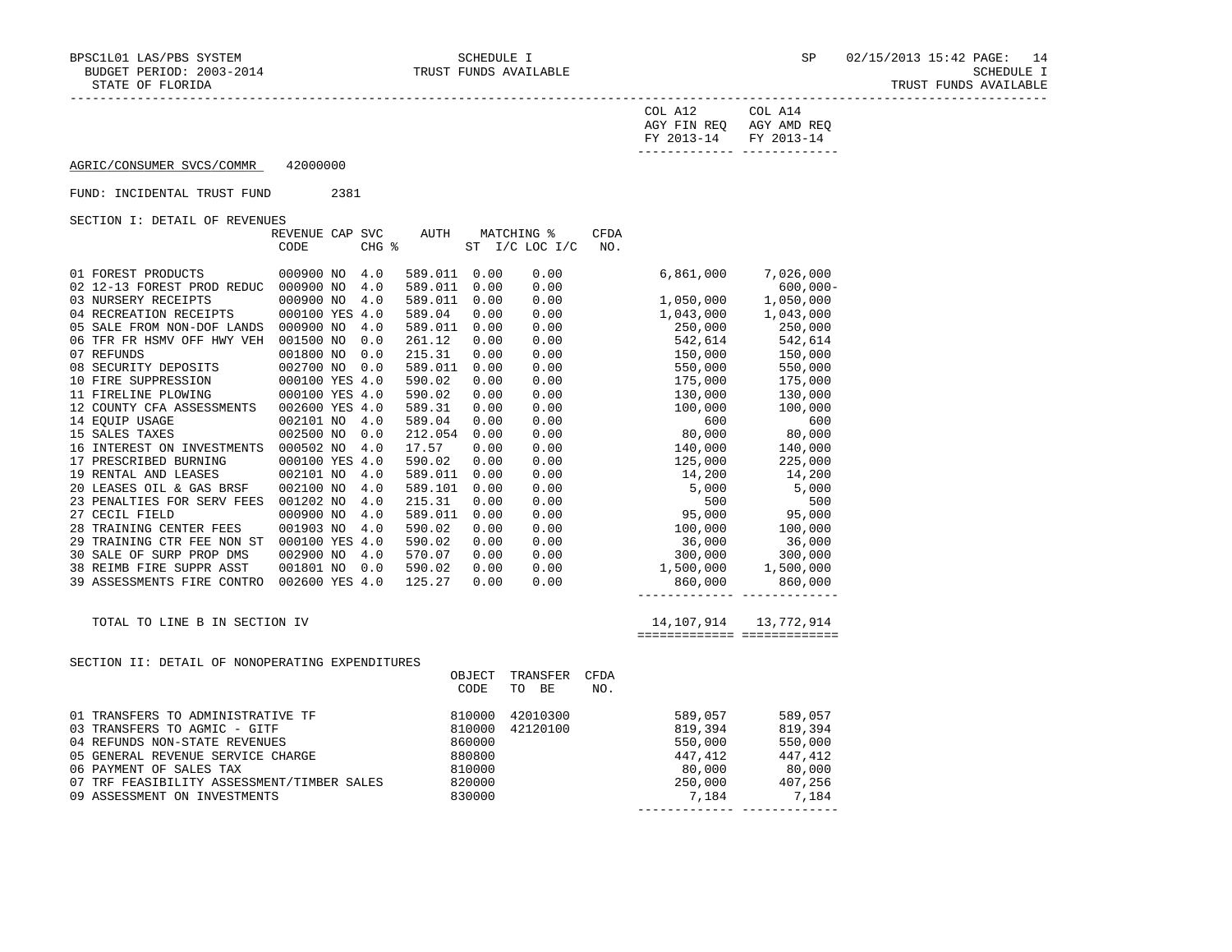| BPSC1L01 LAS/PBS SYSTEM<br>SCIL01 LAS/PBS SYSTEM<br>BUDGET PERIOD: 2003-2014 TRUST FUNDS AVAILABLE<br>STATE OF FLORIDA                                                                                                                                                                                                                                                         | SCHEDULE I                                                  |                                                                                             |                                                                                                                    | SP 02/15/2013 15:42 PAGE: 15<br>SCHEDULE I<br>TRUST FUNDS AVAILABLE |
|--------------------------------------------------------------------------------------------------------------------------------------------------------------------------------------------------------------------------------------------------------------------------------------------------------------------------------------------------------------------------------|-------------------------------------------------------------|---------------------------------------------------------------------------------------------|--------------------------------------------------------------------------------------------------------------------|---------------------------------------------------------------------|
|                                                                                                                                                                                                                                                                                                                                                                                |                                                             | COL A12 COL A14<br>AGY FIN REQ AGY AMD REQ<br>FY 2013-14<br>_______________________________ | FY 2013-14                                                                                                         |                                                                     |
| AGRIC/CONSUMER SVCS/COMMR 42000000                                                                                                                                                                                                                                                                                                                                             |                                                             |                                                                                             |                                                                                                                    |                                                                     |
| FUND: INCIDENTAL TRUST FUND<br>2381                                                                                                                                                                                                                                                                                                                                            |                                                             |                                                                                             |                                                                                                                    |                                                                     |
| SECTION II: DETAIL OF NONOPERATING EXPENDITURES                                                                                                                                                                                                                                                                                                                                | OBJECT TRANSFER CFDA<br>TO BE<br>CODE<br>NO.                |                                                                                             |                                                                                                                    |                                                                     |
| TOTAL TO LINE E IN SECTION IV                                                                                                                                                                                                                                                                                                                                                  |                                                             | ===========================                                                                 | 2,743,047 2,900,303                                                                                                |                                                                     |
| SECTION III: ADJUSTMENTS                                                                                                                                                                                                                                                                                                                                                       |                                                             |                                                                                             |                                                                                                                    |                                                                     |
|                                                                                                                                                                                                                                                                                                                                                                                | OBJECT<br>CODE                                              |                                                                                             |                                                                                                                    |                                                                     |
| 15 12-13 ANTICIPATED REVERSIONS<br>16 13-14 ANTICIPATED REVERSIONS                                                                                                                                                                                                                                                                                                             | 991000<br>991000                                            |                                                                                             | 195,087<br>195,086                                                                                                 |                                                                     |
| TOTAL TO LINE H IN SECTION IV                                                                                                                                                                                                                                                                                                                                                  |                                                             | ===========================                                                                 | 390,173                                                                                                            |                                                                     |
| SECTION IV: SUMMARY                                                                                                                                                                                                                                                                                                                                                            |                                                             |                                                                                             |                                                                                                                    |                                                                     |
| UNRESERVED FUND BALANCE - JULY 1<br>ADD: REVENUES (FROM SECTION I)<br>TOTAL FUNDS AVAILABLE (LINE A + LINE B)<br>LESS: OPERATING EXPENDITURES<br>LESS: NONOPERATING EXPENDITURES (SECTION II)<br>LESS: FIXED CAPITAL OUTLAY (TOTAL ONLY)<br>UNRESERVED FUND BALANCE - JUNE 30 - BEFORE ADJ<br>NET ADJUSTMENTS (FROM SECTION III)<br>ADJUSTED UNRESERVED FUND BALANCE - JUNE 30 | (A)<br>(B)<br>(C)<br>(D)<br>(E)<br>(F)<br>(G)<br>(H)<br>(I) | 3,189,030 3,189,030<br>14,107,914   13,772,914<br>17,296,944<br>102,083                     | 16,961,944<br>13,951,814   13,951,814<br>2,743,047 2,900,303<br>500,000 500,000<br>$102,083$ $390,173-$<br>390,173 |                                                                     |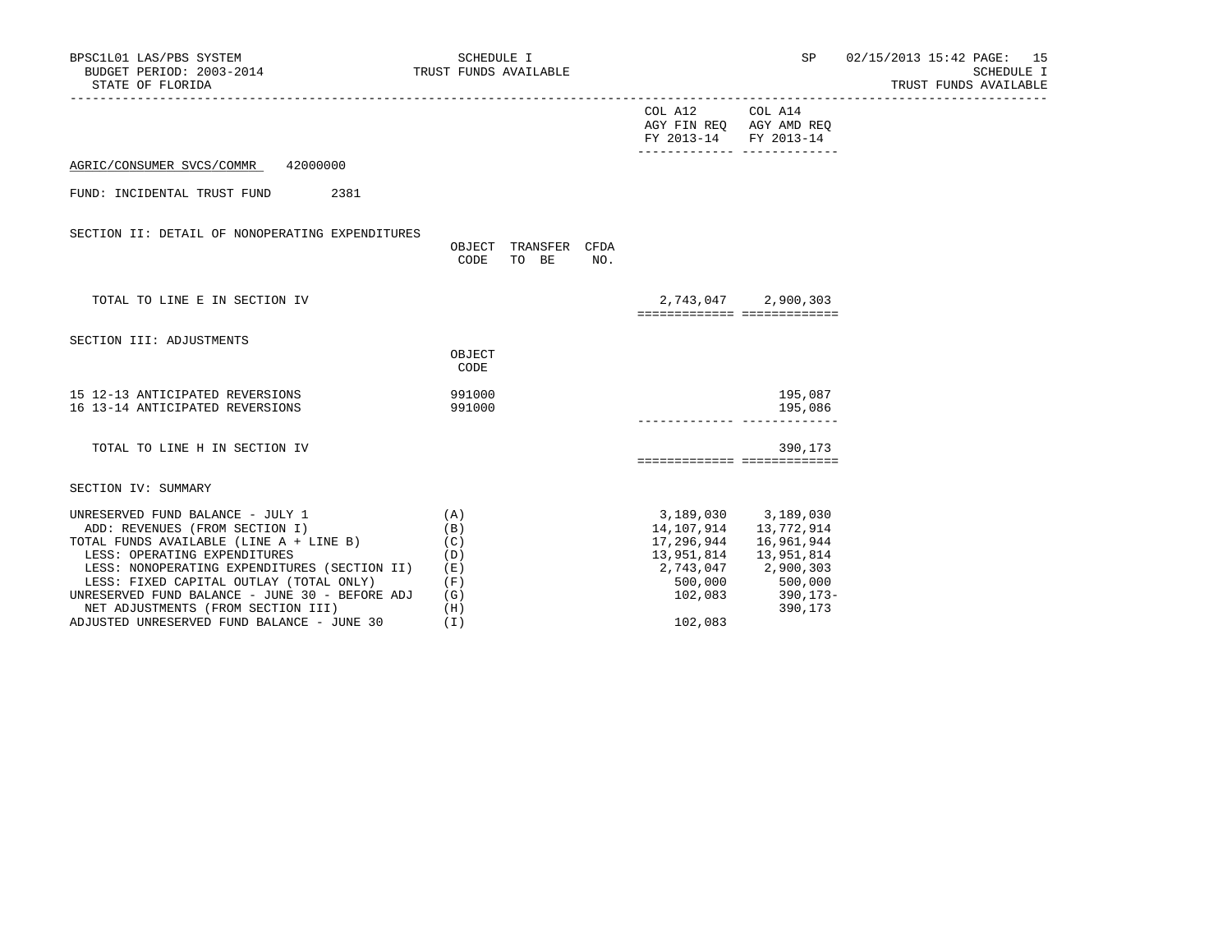| BPSC1L01 LAS/PBS SYSTEM<br>BUDGET PERIOD: 2003-2014<br>STATE OF FLORIDA                                                                                                                                                                  | SCHEDULE I<br>TRUST FUNDS AVAILABLE                          | -------------------------------  | SP                                                                    | 02/15/2013 15:42 PAGE: 16<br>SCHEDULE I<br>TRUST FUNDS AVAILABLE |
|------------------------------------------------------------------------------------------------------------------------------------------------------------------------------------------------------------------------------------------|--------------------------------------------------------------|----------------------------------|-----------------------------------------------------------------------|------------------------------------------------------------------|
|                                                                                                                                                                                                                                          |                                                              | COL A12<br>FY 2013-14 FY 2013-14 | COL A14<br>AGY FIN REQ AGY AMD REQ<br>_______________________________ |                                                                  |
| 42000000<br>AGRIC/CONSUMER SVCS/COMMR                                                                                                                                                                                                    |                                                              |                                  |                                                                       |                                                                  |
| 2719<br>FUND: FED LAW ENFORCEMENT TF                                                                                                                                                                                                     |                                                              |                                  |                                                                       |                                                                  |
| SECTION I: DETAIL OF REVENUES<br>REVENUE CAP SVC<br>CODE<br>$CHG$ $\frac{1}{6}$                                                                                                                                                          | AUTH MATCHING %<br>CFDA<br>ST I/C LOC I/C<br>NO <sub>z</sub> |                                  |                                                                       |                                                                  |
| 03 12-13 FINE/FORFEIT INCR 001270 YES 0.0 570.205 0.00 0.00                                                                                                                                                                              |                                                              |                                  | 40,000                                                                |                                                                  |
| TOTAL TO LINE B IN SECTION IV                                                                                                                                                                                                            |                                                              | ------------- -------------      | 40,000                                                                |                                                                  |
| SECTION II: DETAIL OF NONOPERATING EXPENDITURES                                                                                                                                                                                          | OBJECT TRANSFER CFDA<br>CODE<br>TO BE<br>NO.                 |                                  |                                                                       |                                                                  |
|                                                                                                                                                                                                                                          |                                                              |                                  | _____________ ____________                                            |                                                                  |
| TOTAL TO LINE E IN SECTION IV                                                                                                                                                                                                            |                                                              | ===========================      |                                                                       |                                                                  |
| SECTION III: ADJUSTMENTS                                                                                                                                                                                                                 | OBJECT<br>CODE                                               |                                  |                                                                       |                                                                  |
| TOTAL TO LINE H IN SECTION IV                                                                                                                                                                                                            |                                                              | ===========================      | ------------ ------------                                             |                                                                  |
| SECTION IV: SUMMARY                                                                                                                                                                                                                      |                                                              |                                  |                                                                       |                                                                  |
| UNRESERVED FUND BALANCE - JULY 1<br>ADD: REVENUES (FROM SECTION I)<br>TOTAL FUNDS AVAILABLE (LINE A + LINE B)<br>LESS: OPERATING EXPENDITURES<br>LESS: NONOPERATING EXPENDITURES (SECTION II)<br>LESS: FIXED CAPITAL OUTLAY (TOTAL ONLY) | (A)<br>(B)<br>(C)<br>(D)<br>(E)<br>(F)                       | 162,150<br>162,150<br>150,000    | 162,150<br>40,000<br>202,150<br>150,000                               |                                                                  |
| UNRESERVED FUND BALANCE - JUNE 30 - BEFORE ADJ<br>NET ADJUSTMENTS (FROM SECTION III)<br>ADJUSTED UNRESERVED FUND BALANCE - JUNE 30                                                                                                       | (G)<br>(H)<br>(I)                                            | 12,150<br>12,150                 | 52,150<br>52,150                                                      |                                                                  |
|                                                                                                                                                                                                                                          |                                                              |                                  |                                                                       |                                                                  |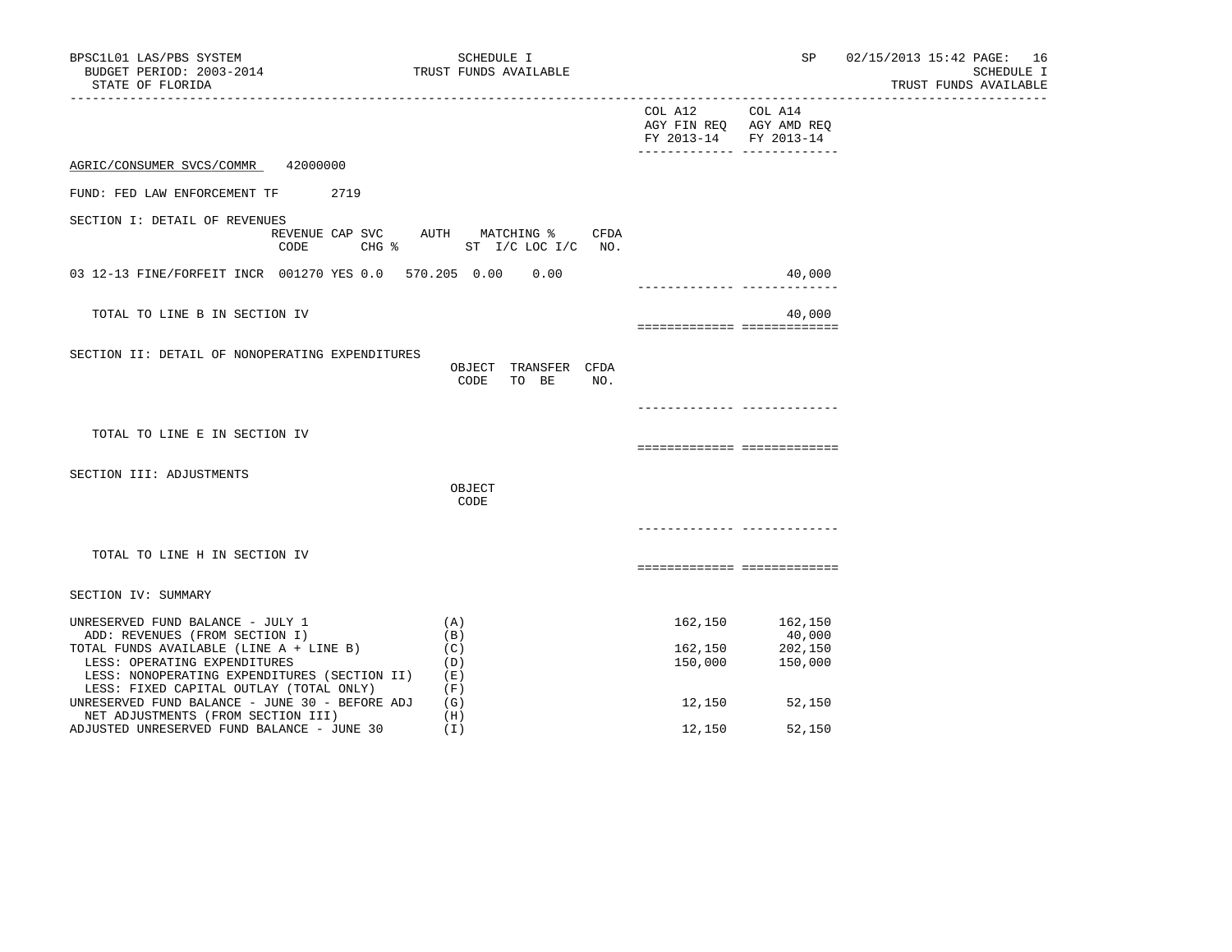|                                                                                                         |                                           | COL A12 COL A14   | AGY FIN REQ AGY AMD REQ<br>FY 2013-14 FY 2013-14 |
|---------------------------------------------------------------------------------------------------------|-------------------------------------------|-------------------|--------------------------------------------------|
| 42000000<br>AGRIC/CONSUMER SVCS/COMMR                                                                   |                                           |                   |                                                  |
| FUND: VITICULTURE TRUST FUND<br>2773                                                                    |                                           |                   |                                                  |
| SECTION I: DETAIL OF REVENUES                                                                           |                                           |                   |                                                  |
| REVENUE CAP SVC AUTH MATCHING %<br>$CHG$ $\approx$<br>CODE                                              | CFDA<br>ST I/C LOC I/C<br>NO.             |                   |                                                  |
| 01 TFR FROM DBPR-EXCISE TX 000300 YES 4.0                                                               | 564.06 0.00<br>0.00                       |                   | 603,750 603,750                                  |
| 02 WINERY REGISTRATIONS<br>000100 YES 4.0                                                               | 599.004 0.00 0.00                         | 2,000             | 2,000                                            |
| 03 WINERY LOGO EMBL & SIGN 000100 YES 4.0 599.004 0.00 0.00<br>04 INTEREST ON INVESTMENTS 000502 NO 4.0 | 17.57 0.00<br>0.00                        | 1,000<br>12,000   | 1,000<br>12,000                                  |
|                                                                                                         |                                           |                   | ------------ -------------                       |
| TOTAL TO LINE B IN SECTION IV                                                                           |                                           |                   | 618,750 618,750<br>============== ============== |
|                                                                                                         |                                           |                   |                                                  |
| SECTION II: DETAIL OF NONOPERATING EXPENDITURES                                                         | OBJECT TRANSFER CFDA<br>CODE<br>TO BE NO. |                   |                                                  |
| 01 GR SERVICE CHARGE                                                                                    | 880400                                    | 24,750            | 24,750                                           |
| 02 ASSESSMENT ON INVESTMENTS                                                                            | 890000                                    | 594               | 594                                              |
| 03 5% TRUST FUND RESERVE                                                                                | 999000                                    |                   | 29,640 29,640                                    |
| TOTAL TO LINE E IN SECTION IV                                                                           |                                           |                   | 54,984 54,984<br>============= ==============    |
| SECTION III: ADJUSTMENTS                                                                                |                                           |                   |                                                  |
|                                                                                                         | OBJECT<br>CODE                            |                   |                                                  |
|                                                                                                         |                                           |                   |                                                  |
|                                                                                                         |                                           |                   |                                                  |
| TOTAL TO LINE H IN SECTION IV                                                                           |                                           |                   | ==========================                       |
| SECTION IV: SUMMARY                                                                                     |                                           |                   |                                                  |
| UNRESERVED FUND BALANCE - JULY 1                                                                        | (A)                                       | 379,005           | 379,005                                          |
| ADD: REVENUES (FROM SECTION I)                                                                          | (B)                                       | 618,750           | 618,750                                          |
| TOTAL FUNDS AVAILABLE (LINE A + LINE B)                                                                 | (C)                                       | 997,755           | 997,755                                          |
| LESS: OPERATING EXPENDITURES                                                                            | (D)                                       | 509,580<br>54,984 | 609,580                                          |
| LESS: NONOPERATING EXPENDITURES (SECTION II)                                                            | (E)                                       |                   | 54,984                                           |
| LESS: FIXED CAPITAL OUTLAY (TOTAL ONLY)<br>UNRESERVED FUND BALANCE - JUNE 30 - BEFORE ADJ               | (F)<br>(G)                                | 433,191           | 333,191                                          |
| NET ADJUSTMENTS (FROM SECTION III)                                                                      | (H)                                       |                   |                                                  |
| ADJUSTED UNRESERVED FUND BALANCE - JUNE 30                                                              | (T)                                       | 433,191           | 333,191                                          |